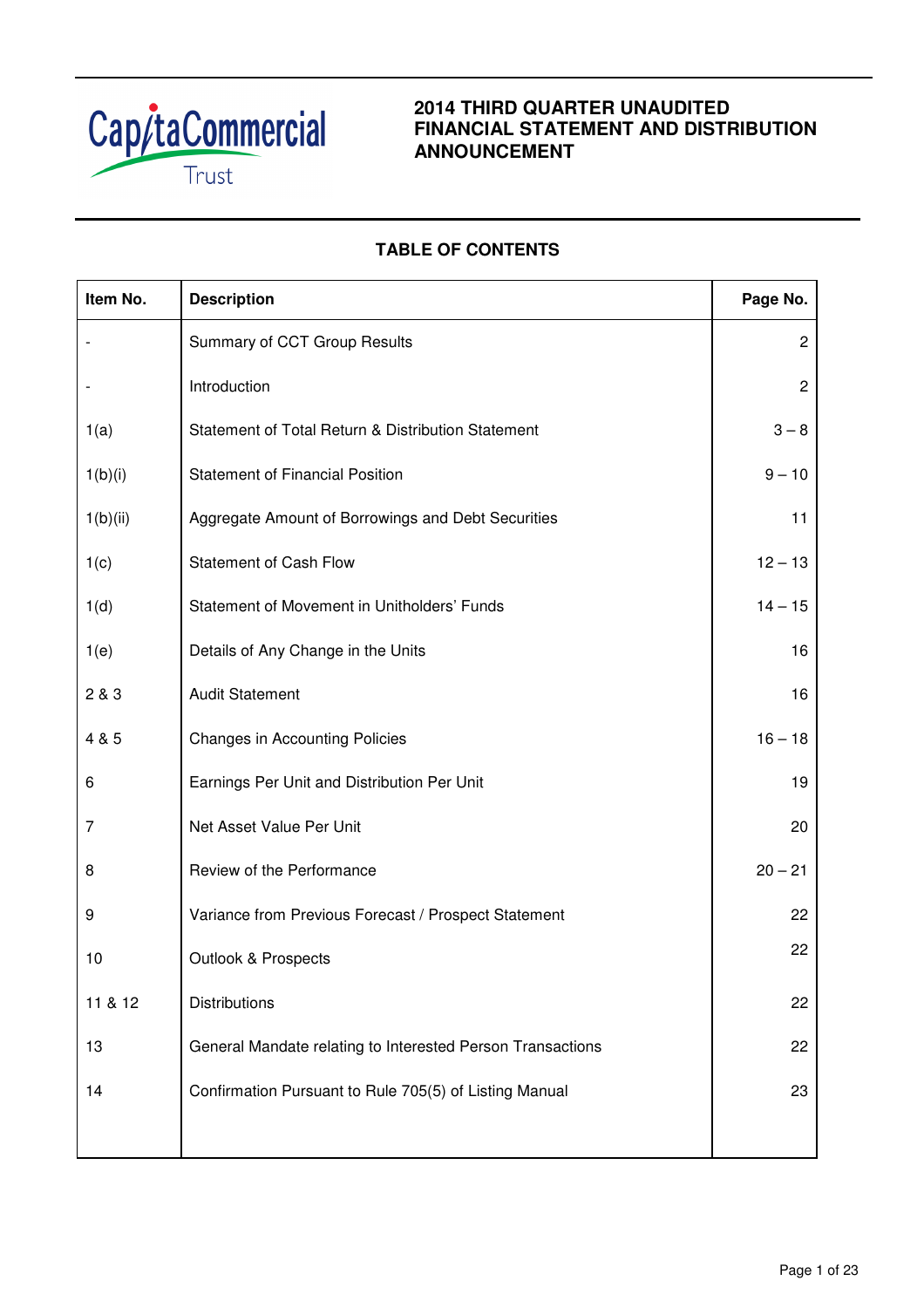## **SUMMARY OF CCT GROUP RESULTS**

|                                       | 3Q 2014      | 3Q 2013 <sup>(1)</sup> | Change<br>% | YTD<br>Sep 2014 | <b>YTD</b><br>Sep 2013 <sup>(1)</sup> | Change<br>$\%$ |
|---------------------------------------|--------------|------------------------|-------------|-----------------|---------------------------------------|----------------|
| Gross Revenue (S\$'000)               | 66.420       | 61,266                 | 8.4         | 196.247         | 187.076                               | 4.9            |
| Net Property Income (S\$'000)         | 51,903       | 47,778                 | 8.6         | 154,603         | 147.954                               | 4.5            |
| Distributable Income (S\$'000)        | 61,579       | 58,775                 | 4.8         | 185,608         | 174.035                               | 6.6            |
| Distribution Per Unit ("DPU") (cents) | $2.10^{(2)}$ | 2.04                   | 2.9         | $6.32^{(2)}$    | 6.05                                  | 4.5            |

Notes:

- (1) 3Q 2013 and YTD September 2013 had been restated with the adoption of Financial Reporting Standards ("FRS") 111 Joint Arrangements (Please refer to paragraph 5). The adoption of FRS 111 has no impact on the total return for the period after tax and distributable income to CCT unitholders.
- (2) The estimated DPU for 3Q 2014 and YTD September 2014 were computed on the basis that none of the outstanding convertible bonds due 2015 ("CB 2015") or convertible bonds due 2017 ("CB 2017") collectively known as "Convertible Bonds", is converted into CCT units ("Units"). Accordingly, the actual quantum of DPU may differ if any of these Convertible Bonds is converted into Units.

## **INTRODUCTION**

CapitaCommercial Trust ("CCT") was established pursuant to a trust deed dated 6 February 2004 (as amended) executed between CapitaCommercial Trust Management Limited as manager of CCT (the "Manager") and HSBC Institutional Trust Services (Singapore) Limited as trustee of CCT (the "CCT Trustee").

As of 30 September 2014, CCT Group's portfolio consists of Capital Tower, Six Battery Road, One George Street, Raffles City Singapore (through CCT's 60% interest in RCS Trust), HSBC Building, Bugis Village, Golden Shoe Car Park, Wilkie Edge, Twenty Anson (through CCT's 100% equity interest in FirstOffice Pte. Ltd. ("FOPL")) and CapitaGreen that is currently under development (through CCT's 40% interest in MSO Trust).

In Malaysia, CCT has a 30% stake in Quill Capita Trust ("QCT") and 7.4% stake in Malaysia Commercial Development Fund ("MCDF"). In 3Q 2014, MCDF has returned all its capital and distributed its surplus assets in cash to CCT for its 7.4% interest.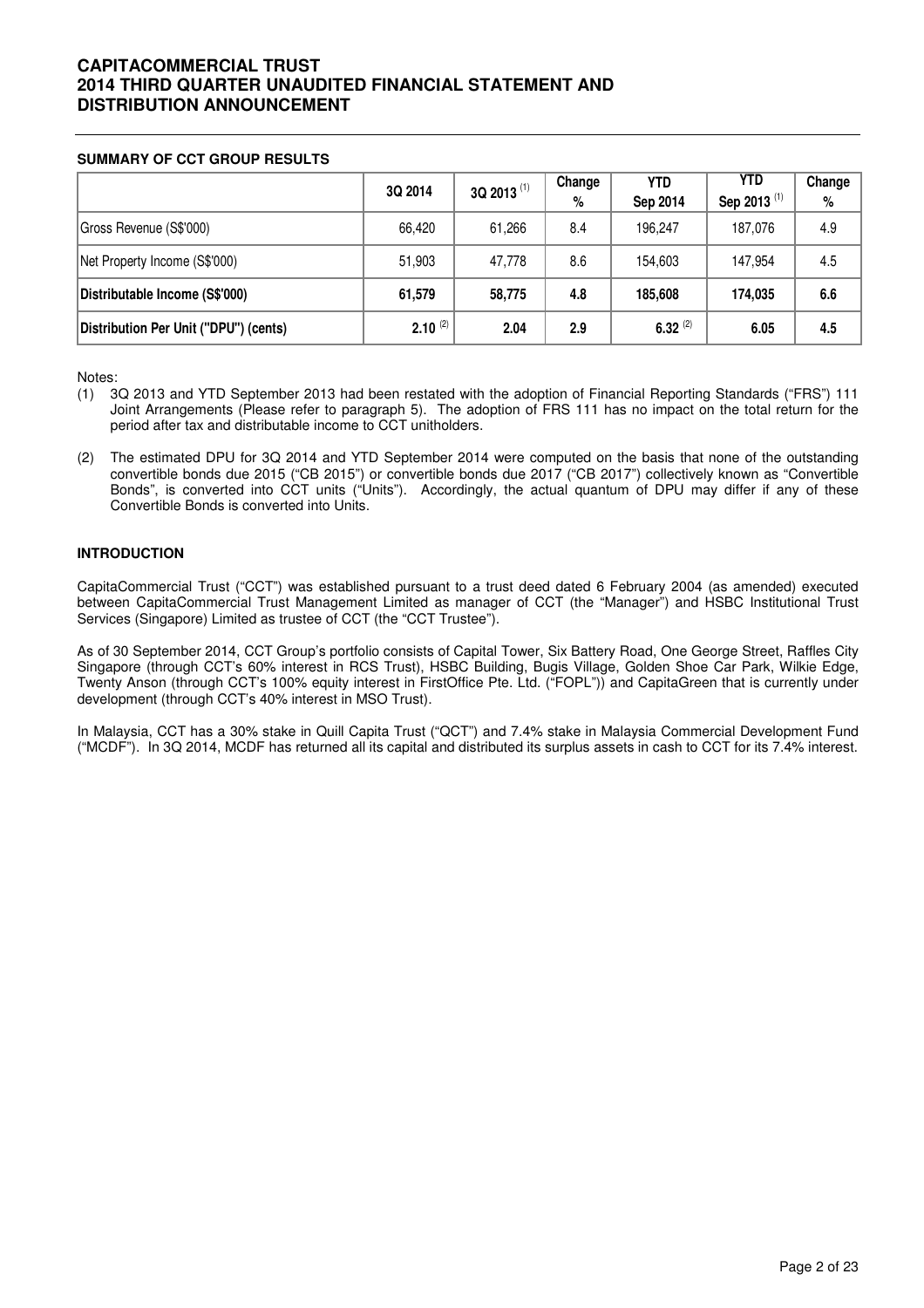#### **1(a)(i) Statement of Total Return & Distribution Statement (3Q 2014 vs 3Q 2013)**

|                                                                       |                |           | Group                 |           |           | <b>Trust</b> |                          |
|-----------------------------------------------------------------------|----------------|-----------|-----------------------|-----------|-----------|--------------|--------------------------|
| <b>Statement of Total Return</b>                                      | <b>Note</b>    | 3Q 2014   | 3Q 2013<br>(Restated) | Change    | 3Q 2014   | 3Q 2013      | Change                   |
|                                                                       |                | S\$'000   | S\$'000               | $\%$      | S\$'000   | S\$'000      | $\%$                     |
| Gross rental income                                                   |                | 59,215    | 53,861                | 9.9       | 54,455    | 49,739       | 9.5                      |
| Car park income                                                       |                | 2,961     | 2,880                 | 2.8       | 2,910     | 2,833        | 2.7                      |
| Other income                                                          | 1              | 4,244     | 4,525                 | (6.2)     | 3,337     | 3,258        | 2.4                      |
| <b>Gross revenue</b>                                                  |                | 66,420    | 61,266                | 8.4       | 60,702    | 55,830       | 8.7                      |
| Property management fees                                              |                | (1,461)   | (1, 333)              | 9.6       | (1,326)   | (1, 199)     | 10.6                     |
| Property tax                                                          | 2              | (4,821)   | (3,921)               | 23.0      | (4, 401)  | (3, 579)     | 23.0                     |
| Other property operating expenses                                     |                | (8, 235)  | (8, 234)              | $0.0\,$   | (7, 408)  | (7,609)      | (2.6)                    |
| Property operating expenses                                           |                | (14, 517) | (13, 488)             | 7.6       | (13, 135) | (12, 387)    | 6.0                      |
| Net property income                                                   | 3              | 51,903    | 47,778                | 8.6       | 47,567    | 43,443       | 9.5                      |
| Interest income                                                       | 4              | 935       | 932                   | 0.3       | 4,029     | 4,028        |                          |
| Investment income                                                     | 5              |           |                       |           | 22,351    | 21,769       | 2.7                      |
| Amortisation of intangible asset                                      | 6              | (653)     | (1,093)               | (40.3)    | (653)     | (1,093)      | (40.3)                   |
| Asset management fees:                                                |                |           |                       |           |           |              |                          |
| - Base fees                                                           |                | (1, 232)  | (1,200)               | 2.7       | (1, 232)  | (1,200)      | 2.7                      |
| - Performance fees                                                    |                | (2,309)   | (2,010)               | 14.9      | (2,309)   | (2,010)      | 14.9                     |
| Trust expenses                                                        | $\overline{7}$ | (392)     | (210)                 | 86.7      | (385)     | (217)        | 77.4                     |
| Finance costs                                                         | 8              | (8, 479)  | (9,723)               | (12.8)    | (8, 478)  | (9, 723)     | (12.8)                   |
| Net income before share of results of associate<br>and joint ventures |                | 39,773    | 34,474                | 15.4      | 60,890    | 54,997       | 10.7                     |
| Share of results of associate                                         | 9              | 1,001     | 1,070                 | (6.4)     |           |              |                          |
| Share of results of joint ventures                                    | 10             | 17,630    | 17,353                | 1.6       |           |              |                          |
| Net income                                                            |                | 58,404    | 52,897                | 10.4      | 60,890    | 54,997       | 10.7                     |
| Gain on disposal of available-for-sale unquoted<br>investment         | 11             | 226       |                       | <b>NM</b> | 226       |              | <b>NM</b>                |
| Premium on repurchase of convertible bonds                            | 12             | (780)     |                       | <b>NM</b> | (780)     |              | <b>NM</b>                |
| Total return for the period before tax                                |                | 57,850    | 52,897                | 9.4       | 60,336    | 54,997       | 9.7                      |
| Tax expense                                                           |                | (1)       |                       | <b>NM</b> |           |              | $\overline{\phantom{a}}$ |
| Total return for the period after tax                                 |                | 57,849    | 52,897                | 9.4       | 60,336    | 54,997       | 9.7                      |
| <b>Distribution Statement</b>                                         |                |           |                       |           |           |              |                          |
| Net income before share of results of associate and<br>joint ventures |                | 39,773    | 34,474                | 15.4      | 60,890    | 54,997       | 10.7                     |
| Net tax and other adjustments                                         | 13             | 1,358     | 2,711                 | (49.9)    | 689       | 3,778        | (81.8)                   |
| Tax-exempt income distribution                                        | 14             |           | 1,667                 | <b>NM</b> |           |              | ٠                        |
| Distribution from joint venture                                       | 15             | 20,448    | 19,923                | 2.6       |           |              |                          |
| Distributable income to unitholders                                   |                | 61,579    | 58,775                | 4.8       | 61,579    | 58,775       | 4.8                      |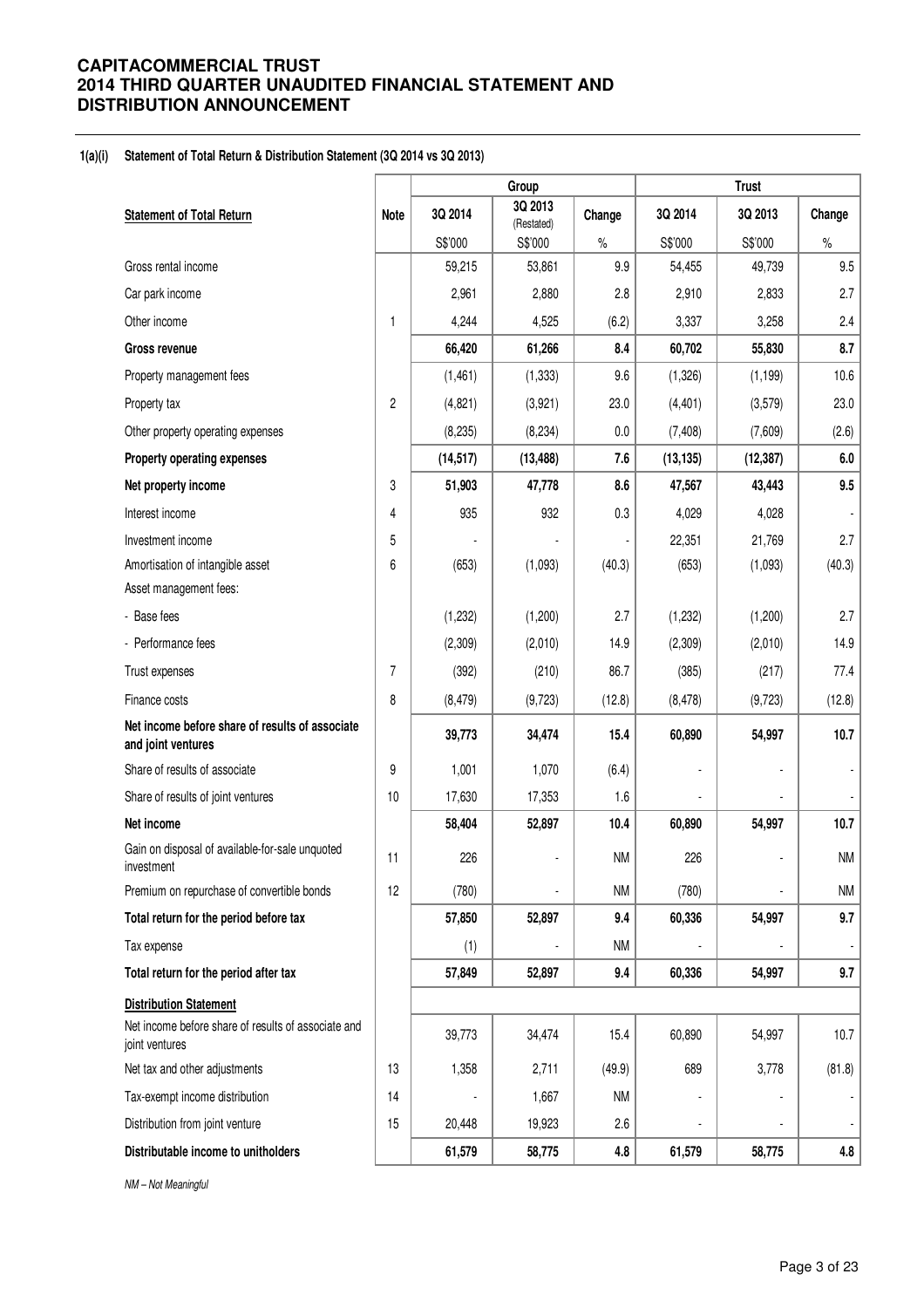## Notes:

- (1) Other income includes the following:
	- (a) Yield protection income of S\$0.2 million in 3Q 2013 for One George Street pursuant to the Deed of Yield Protection in connection with the purchase of One George Street from CapitaLand Singapore Limited ("CLS") whereby CLS guaranteed the net property income of S\$49.5 million per annum. The Deed of Yield Protection expired on 10 July 2013;
	- (b) Yield stabilization income of S\$0.7 million accrued in 3Q 2014 for Twenty Anson (3Q 2013: S\$1.1 million). The amount was accrued pursuant to a Deed of Yield Stabilization dated 22 March 2012 in relation with the acquisition of 100% equity interest in FOPL, whereby a yield stabilization sum of S\$17.1 million was provided by the vendors to achieve a stabilized yield of up to 5.5% per annum of the property purchase value of S\$430.0 million, for a period of 3.5 years from 22 March 2012. The yield stabilization sum was computed based on a net property yield of 4.0% per annum of the property purchase value of S\$430.0 million; and
	- (c) Recovery from tenants and licence income.
- (2) The increase in property tax in 3Q 2014 from 3Q 2013 was primarily due to higher annual values.
- (3) The following items have been included in arriving at net property income:

|         | Group                 |        |         | Trust   |        |
|---------|-----------------------|--------|---------|---------|--------|
| 3Q 2014 | 3Q 2013<br>(Restated) | Change | 3Q 2014 | 3Q 2013 | Change |
| S\$'000 | S\$'000               | %      | S\$'000 | S\$'000 | %      |
| 414     | 321                   | 29.0   | 368     | 230     | 60.0   |

Depreciation & amortisation of lease incentives

(4) Interest income includes the following:

|                                                      |                                            | Group   |                  | <b>Trust</b> |         |        |  |
|------------------------------------------------------|--------------------------------------------|---------|------------------|--------------|---------|--------|--|
|                                                      | 3Q 2013<br>3Q 2014<br>Change<br>(Restated) |         |                  | 3Q 2014      | 3Q 2013 | Change |  |
|                                                      | S\$'000                                    | S\$'000 | $\%$             | S\$'000      | S\$'000 | $\%$   |  |
| Interest income from cash balance                    | 51                                         | 48      | 6.3              | 38           | 37      | 2.7    |  |
| Interest income from shareholder's loan to MSO Trust | 884                                        | 884     |                  | 884          | 884     |        |  |
| Interest income from shareholder's loan to FOPL      |                                            |         |                  | 3,107        | 3,107   |        |  |
| Total                                                | 935                                        | 932     | 0.3 <sub>l</sub> | 4,029        | 4,028   |        |  |

- (5) Investment income for the Trust relates to income distribution from RCS Trust and QCT.
- (6) This relates to the amortisation of yield stabilization sum in relation to FOPL. The amount was computed based on 4.0% per annum of the property value of S\$430.0 million less the net property income of existing leases of Twenty Anson.
- (7) Trust expenses were higher in 3Q 2014 as compared to 3Q 2013 due mainly to higher unitholders expenses incurred.
- (8) Finance costs include the following:

|                                         |         | Group                 |        | Trust   |         |        |  |
|-----------------------------------------|---------|-----------------------|--------|---------|---------|--------|--|
|                                         | 3Q 2014 | 3Q 2013<br>(Restated) | Change | 3Q 2014 | 3Q 2013 | Change |  |
|                                         | S\$'000 | S\$'000               | %      | S\$'000 | S\$'000 | $\%$   |  |
| Interest cost                           | 7,132   | 7,340                 | (2.8)  | 7,132   | 7,340   | (2.8)  |  |
| Amortisation and transaction costs (8a) | 1,347   | 2,383                 | (43.5) | ,346    | 2,383   | (43.5) |  |
| Total                                   | 8,479   | 9,723                 | (12.8) | 8,478   | 9,723   | (12.8) |  |

(8a) The decrease in amortisation and transaction costs was mainly due to lower outstanding balance of CB 2015.

(9) Share of results of associate relates to CCT's 30% share of QCT's results on a 3-month lag basis.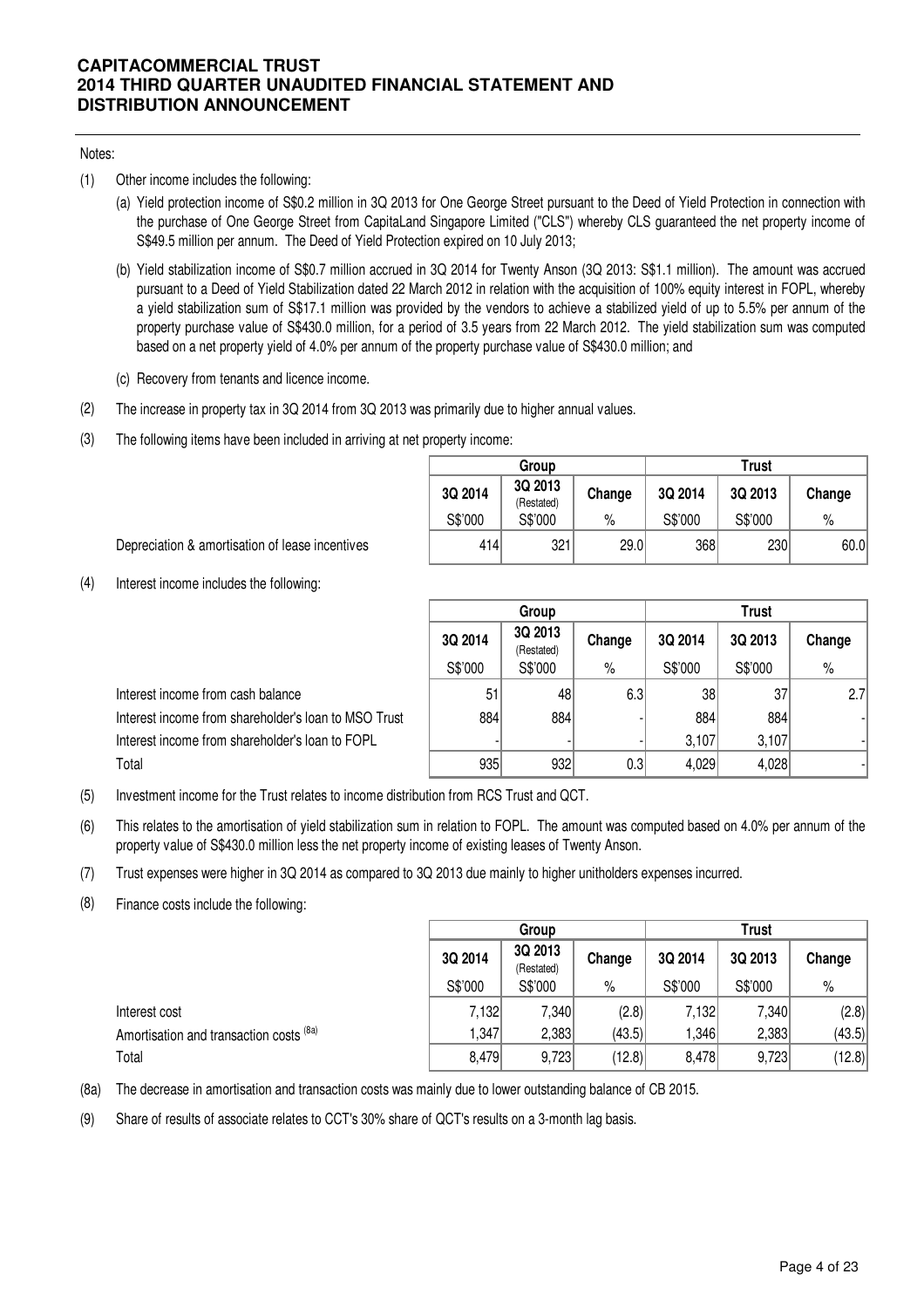(10) Share of results of joint ventures relates to CCT's 60% interest of RCS Trust and CCT's 40% interest of MSO Trust, which are derived as follows:

|                                          |          | Group    |        |
|------------------------------------------|----------|----------|--------|
|                                          | 3Q 2014  | 3Q 2013  | Change |
|                                          | S\$'000  | S\$'000  | %      |
| Gross revenue                            | 34,483   | 33,675   | 2.4    |
| Property operating expenses              | (9, 125) | (8,888)  | 2.7    |
| Net property income                      | 25,358   | 24,787   | 2.3    |
| Finance costs                            | (5,215)  | (5, 107) | 2.1    |
| <b>Others</b>                            | (2,513)  | (2,327)  | 8.0    |
| Net profit of joint ventures (after tax) | 17,630   | 17,353   | 1.6    |

- (11) Gain on disposal of available-for-sale unquoted investment relates to the gain realised in relation to the return of surplus assets of MCDF (CCT's 7.4% stake).
- (12) This relates to the premium on repurchase of principal amount of S\$37.5 million CB 2015 in 3Q 2014. The premium does not affect distributable income.
- (13) Included in net tax and other adjustments are the following:

|                                             |          | Group                 |        |         | Trust   |           |
|---------------------------------------------|----------|-----------------------|--------|---------|---------|-----------|
|                                             | 3Q 2014  | 3Q 2013<br>(Restated) | Change | 3Q 2014 | 3Q 2013 | Change    |
|                                             | S\$'000  | S\$'000               | $\%$   | S\$'000 | S\$'000 | %         |
| Asset management fee payable in Units       | 934      | 855                   | 9.2    | 934     | 855     | 9.2       |
| Trustee's fees                              | 1561     | 153                   | 2.0    | 156     | 153     | 2.0       |
| Amortisation and transaction costs          | 1,347    | 2,383                 | (43.5) | 1,346   | 2,383   | (43.5)    |
| Net profits from subsidiaries (13a)         | (1, 175) | (846)                 | 38.9   |         |         |           |
| Tax-exempt income retained (13b)            |          |                       |        | (1,685) |         | <b>NM</b> |
| Temporary differences and other adjustments | 96       | 166                   | (42.2) | (62)    | 387     | <b>NM</b> |
| Total                                       | 1,358    | 2,711                 | (49.9) | 689     | 3,778   | (81.8)    |

(13a) Included in net profits from subsidiaries were mainly profits from FOPL of S\$1.2 million (3Q 2013: S\$0.8 million).

- (13b) This relates to retention of tax-exempt income from QCT. It has been retained for anticipated capital expenditure and/or distribution to unitholders.
- (14) This relates to the distribution of QCT's tax-exempt income.

(15) This relates to CCT's 60% interest in RCS Trust's taxable income.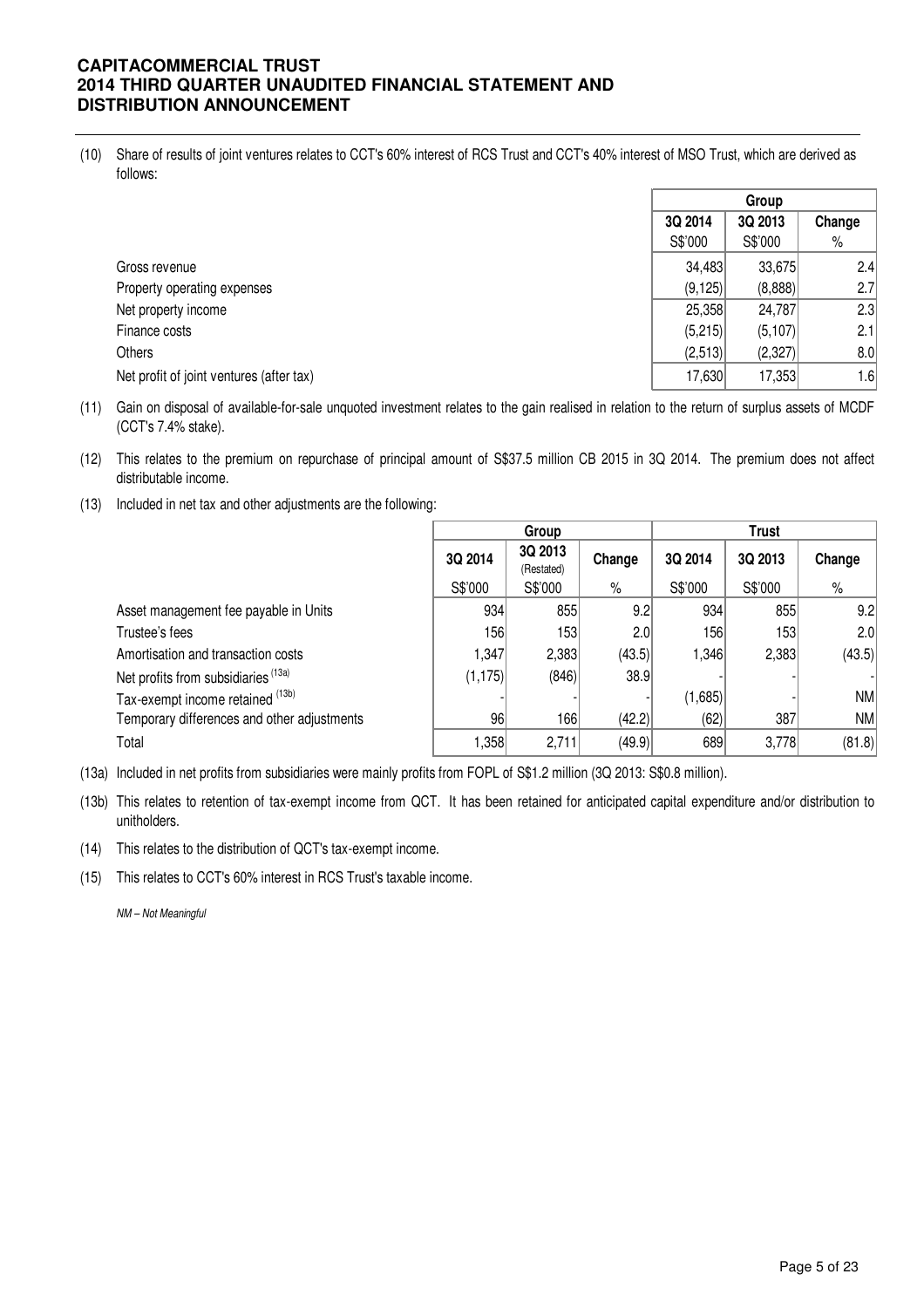#### **1(a)(ii) Statement of Total Return & Distribution Statement (YTD Sep 2014 vs YTD Sep 2013)**

|                                                                       |                |              | Group                   |           |              | <b>Trust</b> |           |
|-----------------------------------------------------------------------|----------------|--------------|-------------------------|-----------|--------------|--------------|-----------|
| <b>Statement of Total Return</b>                                      | <b>Note</b>    | YTD Sep 2014 | YTD Sep 2013            | Change    | YTD Sep 2014 | YTD Sep 2013 | Change    |
|                                                                       |                | S\$'000      | (Restated) *<br>S\$'000 | $\%$      | S\$'000      | S\$'000      | $\%$      |
| Gross rental income                                                   |                | 174,485      | 159,467                 | 9.4       | 161,560      | 147,328      | 9.7       |
| Car park income                                                       |                | 8,723        | 8,445                   | 3.3       | 8,572        | 8,305        | 3.2       |
| Other income                                                          | 1              | 13,039       | 19,164                  | (32.0)    | 9,382        | 15,291       | (38.6)    |
| <b>Gross revenue</b>                                                  |                | 196,247      | 187,076                 | 4.9       | 179,514      | 170,924      | 5.0       |
| Property management fees                                              |                | (4, 348)     | (4, 142)                | 5.0       | (3,950)      | (3,745)      | 5.5       |
| Property tax                                                          | 2              | (14, 230)    | (11,042)                | 28.9      | (13,004)     | (10, 017)    | 29.8      |
| Other property operating expenses                                     |                | (23,066)     | (23, 938)               | (3.6)     | (20, 822)    | (22, 072)    | (5.7)     |
| Property operating expenses                                           |                | (41, 644)    | (39, 122)               | 6.4       | (37, 776)    | (35, 834)    | 5.4       |
| Net property income                                                   | 3              | 154,603      | 147,954                 | 4.5       | 141,738      | 135,090      | 4.9       |
| Interest income                                                       | 4              | 2,780        | 2,809                   | (1.0)     | 11,961       | 11,992       | (0.3)     |
| Investment income                                                     | 5              |              |                         |           | 65,175       | 63,413       | 2.8       |
| Amortisation of intangible asset                                      | 6              | (3,060)      | (3,369)                 | (9.2)     | (3,060)      | (3,369)      | (9.2)     |
| Asset management fees:                                                |                |              |                         |           |              |              |           |
| - Base fees                                                           |                | (3,638)      | (3, 552)                | 2.4       | (3,638)      | (3, 552)     | 2.4       |
| - Performance fees                                                    |                | (6, 575)     | (5,926)                 | 11.0      | (6, 575)     | (5,926)      | 11.0      |
| Trust expenses                                                        | $\overline{7}$ | (1,659)      | (1,963)                 | (15.5)    | (1,616)      | (1, 911)     | (15.4)    |
| Finance costs                                                         | 8              | (27, 629)    | (32, 786)               | (15.7)    | (27, 616)    | (32, 773)    | (15.7)    |
| Net income before share of results of associate and                   |                | 114,822      | 103,167                 | 11.3      | 176,369      | 162,964      | 8.2       |
| joint ventures<br>Share of profit of associate                        | 9              | 3,006        | 3,020                   | (0.5)     |              |              |           |
| Share of results of joint ventures                                    | 10             | 95,079       | 69,261                  | 37.3      |              |              |           |
| Net income                                                            |                | 212,907      | 175,448                 | 21.4      | 176,369      | 162,964      | 8.2       |
| Gain on disposal of available-for-sale unquoted<br>investment         | 11             | 226          |                         | <b>NM</b> | 226          |              | <b>NM</b> |
| Gain on remeasurement of financial derivatives                        | 12             |              | 2,519                   | <b>NM</b> |              | 2,519        | <b>NM</b> |
| Premium on repurchase of convertible bonds                            | 13             | (2,713)      |                         | ΝM        | (2,713)      |              | NM        |
| Net gain in fair value of investment properties                       | 14             | 53,342       | 68,792                  | (22.5)    | 53,780       | 68,831       | (21.9)    |
| Total return for the period before tax                                |                | 263,762      | 246,759                 | 6.9       | 227,662      | 234,314      | (2.8)     |
| Income tax                                                            |                | (2)          |                         | NM        |              |              |           |
| Total return for the period after tax                                 |                | 263,760      | 246,759                 | 6.9       | 227,662      | 234,314      | (2.8)     |
| <b>Distribution Statement</b>                                         |                |              |                         |           |              |              |           |
| Net income before share of results of associate and joint<br>ventures |                | 114,822      | 103,167                 | 11.3      | 176,369      | 162,964      | 8.2       |
| Net tax and other adjustments                                         | 15             | 7,095        | 9,632                   | (26.3)    | 6,889        | 11,071       | (37.8)    |
| Tax-exempt income distribution                                        | 16             | 2,350        | 1,667                   | 41.0      | 2,350        |              | NM        |
| Distribution from joint venture                                       | 17             | 61,341       | 59,569                  | 3.0       |              |              |           |
| Distributable income to unitholders                                   |                | 185,608      | 174,035                 | 6.6       | 185,608      | 174,035      | 6.6       |

\* YTD Sep 2013 has been restated with the adoption of FRS 111 Joint Arrangements (Please refer to paragraph 5). The adoption of FRS 111 has no impact on the total return for the period after tax and distributable income to unitholders.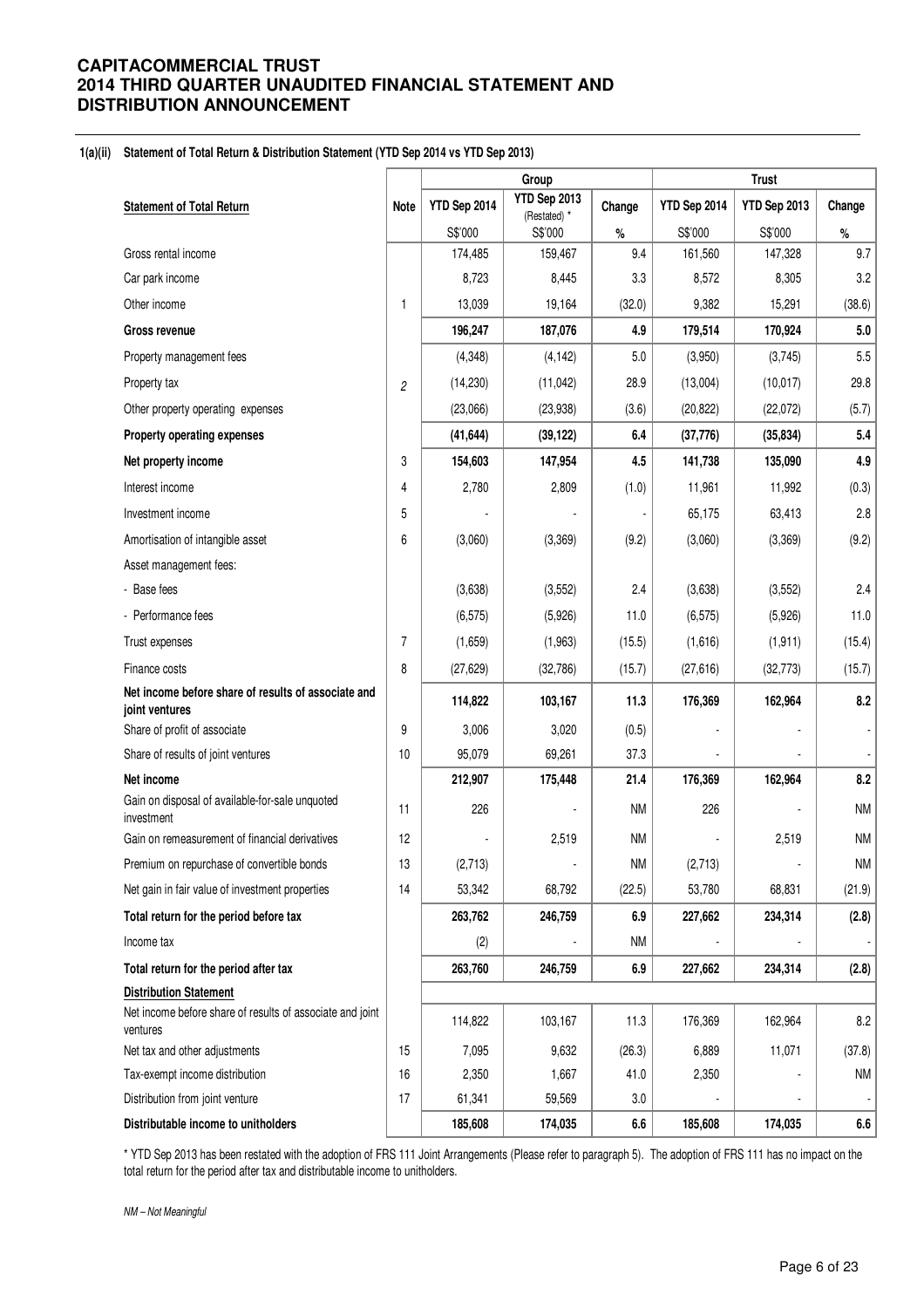Notes:

- (1) Included in Other income in YTD September 2014 was yield stabilization income of S\$3.1 million for Twenty Anson (YTD September 2013: S\$3.3 million). Other income in YTD September 2013 had included S\$7.6 million yield protection income from One George Street. Please refer to note (1) on page 4 for more details. Other income also included recovery from tenants and licence income.
- (2) The increase in property tax in YTD September 2014 from YTD September 2013 was primarily due to higher assessment of annual values.
- (3) The following items have been included in arriving at net property income:

|                        | Group                  |        |                        | Trust                  |        |
|------------------------|------------------------|--------|------------------------|------------------------|--------|
| <b>YTD Sep</b><br>2014 | <b>YTD Sep</b><br>2013 | Change | <b>YTD Sep</b><br>2014 | <b>YTD Sep</b><br>2013 | Change |
| S\$'000                | (Restated)<br>S\$'000  | %      | S\$'000                | S\$'000                | $\%$   |
| (413)                  | 1,013                  | NM.    | (550)                  | 920                    | NM     |

Depreciation and amortisation of lease incentives

(4) Interest income includes the following:

|                                                      |                        | Group                                | <b>Trust</b> |                        |                        |        |  |
|------------------------------------------------------|------------------------|--------------------------------------|--------------|------------------------|------------------------|--------|--|
|                                                      | <b>YTD Sep</b><br>2014 | <b>YTD Sep</b><br>2013<br>(Restated) | Change       | <b>YTD Sep</b><br>2014 | <b>YTD Sep</b><br>2013 | Change |  |
|                                                      | S\$'000                | S\$'000                              | $\%$         | S\$'000                | S\$'000                | %      |  |
| Interest income from cash balance                    | 155                    | 184                                  | (15.8)       | 118                    | 1491                   | (20.8) |  |
| Interest income from shareholder's loan to MSO Trust | 2,625                  | 2,625                                |              | 2.625                  | 2,625                  |        |  |
| Interest income from shareholder's loan to FOPL      |                        |                                      |              | 9,218                  | 9,218                  |        |  |
| Total                                                | 2,780                  | 2,809                                | (1.0)        | 11,961                 | 11,992                 | (0.3)  |  |

(5) Investment income of the Trust relates to distribution from RCS Trust and QCT.

- (6) This relates to the amortisation of yield stabilization sum in relation to FOPL. The amount was computed based on 4.0% per annum of the property value of S\$430.0 million less the net property income of existing leases of Twenty Anson.
- (7) Trust expenses were lower in YTD September 2014 compared to YTD September 2013 due mainly to lower unitholders expenses and professional fees incurred.
- (8) Included in finance costs are the following:

|                                                    | Group                  |                                      |        | <b>Trust</b>           |                        |        |  |
|----------------------------------------------------|------------------------|--------------------------------------|--------|------------------------|------------------------|--------|--|
|                                                    | <b>YTD Sep</b><br>2014 | <b>YTD Sep</b><br>2013<br>(Restated) | Change | <b>YTD Sep</b><br>2014 | <b>YTD Sep</b><br>2013 | Change |  |
|                                                    | S\$'000                | S\$'000                              | %      | S\$'000                | S\$'000                | %      |  |
| Interest cost <sup>(8a)</sup>                      | 21,793                 | 25,382                               | (14.1) | 21,793                 | 25,382                 | (14.1) |  |
| Amortisation and transaction costs <sup>(8b)</sup> | 5,836                  | 7,404                                | (21.2) | 5,823                  | 7,391                  | (21.2) |  |
| Total                                              | 27,629                 | 32,786                               | (15.7) | 27,616                 | 32,773                 | (15.7) |  |

- (8a) The decrease in interest cost was partially due to the expiry of interest rate swaps ("IRS") at a weighted average interest rate of 3.59% per annum on 18 March 2013. The IRS was committed in 2006 when the interest rates were high. The conversion of S\$64.3 million of CB 2015 in YTD September 2014 has also resulted in interest cost savings.
- (8b) The decrease in amortisation and transaction costs was mainly due to lower outstanding balance of CB 2015 following conversion of S\$64.3 million and buy-back of S\$120.8 million for YTD September 2014.
- (9) Share of profit of associate relates to the equity accounting of QCT's results on a 3-month lag basis.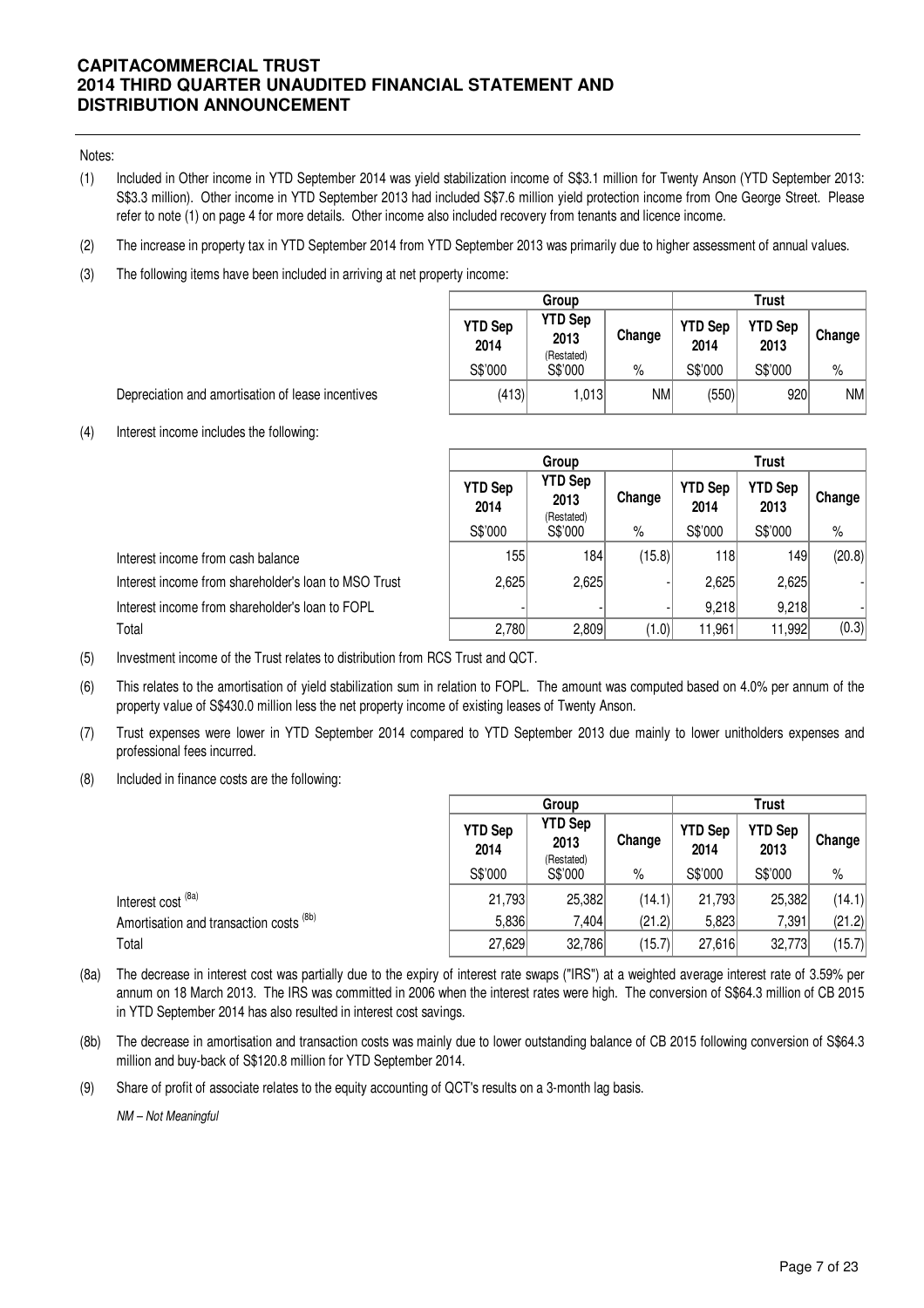(10) Share of results of joint ventures relates to CCT's 60% interest of RCS Trust and CCT's 40% interest of MSO Trust, which are derived as follows:

|                                                                    | <b>YTD Sep</b><br>2014<br>S\$'000 | <b>YTD Sep</b><br>2013<br>S\$'000 | Change<br>$\%$ |
|--------------------------------------------------------------------|-----------------------------------|-----------------------------------|----------------|
| Gross revenue                                                      | 104,065                           | 101,291                           | 2.7            |
| Property operating expenses                                        | (27, 721)                         | (26,910)                          | 3.0            |
| Net property income                                                | 76,344                            | 74,381                            | 2.6            |
| Finance costs                                                      | (15.453)                          | (15, 151)                         | 2.0            |
| Net change in fair value of investment property                    | 29,322                            | 16,516                            | 77.5           |
| Net change in fair value of investment property under construction | 12,160                            | 400                               | <b>NM</b>      |
| <b>Others</b>                                                      | (7,294)                           | (6,885)                           | 5.9            |
| Net profit of joint ventures (after tax)                           | 95,079                            | 69,261                            | 37.3           |

(11) Gain on disposal of available-for-sale unquoted investment relates to the gain realised in relation to the return of surplus assets of MCDF (CCT's 7.4% stake).

(12) Gain on remeasurement of financial derivatives in YTD September 2013 relates to the gain on the remeasurement of fair value of IRS for notional principal amount of S\$370.0 million. The IRS had expired on 18 March 2013.

- (13) This relates to the premium for the repurchase of principal amount of S\$120.8 million CB 2015 in YTD September 2014. The premium does not affect distributable income.
- (14) This relates to the revaluation gains of investment properties for the respective periods.
- (15) Included in the net tax and other adjustments are the following:

|                                                | Group                  |                                         |        | Trust                  |                        |        |  |
|------------------------------------------------|------------------------|-----------------------------------------|--------|------------------------|------------------------|--------|--|
|                                                | <b>YTD Sep</b><br>2014 | YTD Sep<br>Change<br>2013<br>(Restated) |        | <b>YTD Sep</b><br>2014 | <b>YTD Sep</b><br>2013 | Change |  |
|                                                | S\$'000                | S\$'000                                 | $\%$   | S\$'000                | S\$'000                | $\%$   |  |
|                                                |                        |                                         |        |                        |                        |        |  |
| Asset management fee paid and payable in Units | 2,775                  | 2,937                                   | (5.5)  | 2,775                  | 2,937                  | (5.5)  |  |
| Trustee's fees                                 | 461                    | 451                                     | 2.2    | 461                    | 451                    | 2.2    |  |
| Amortisation and transaction costs             | 5,836                  | 7,404                                   | (21.2) | 5,823                  | 7,391                  | (21.2) |  |
| Net profits from subsidiaries <sup>(15a)</sup> | (3, 119)               | (1,920)                                 | 62.4   |                        |                        |        |  |
| Tax-exempt income retained (15b)               |                        |                                         |        | (3,422)                | (1, 801)               | 90.0   |  |
| Other items                                    | 1.142                  | 760                                     | 50.3   | 1.2521                 | 2,093                  | (40.2) |  |
| Total                                          | 7.095                  | 9,632                                   | (26.3) | 6,889                  | 11,071                 | (37.8) |  |

(15a) Included in net profits from subsidiaries for YTD September 2014 were profits from FOPL of S\$3.1 million (YTD September 2013: S\$1.9 million).

(15b) This relates to tax-exempt income from QCT retained during the period.

(16) This relates to the distribution of QCT's tax-exempt income.

(17) This relates CCT's 60% interest in RCS Trust's taxable income after retaining S\$0.9 million (YTD September 2013 retention: S\$0.9 million) which are available for distribution to unitholders by the end of the financial year ended 31 December 2014. The retained amount in YTD September 2013 was distributed to unitholders in FY 2013.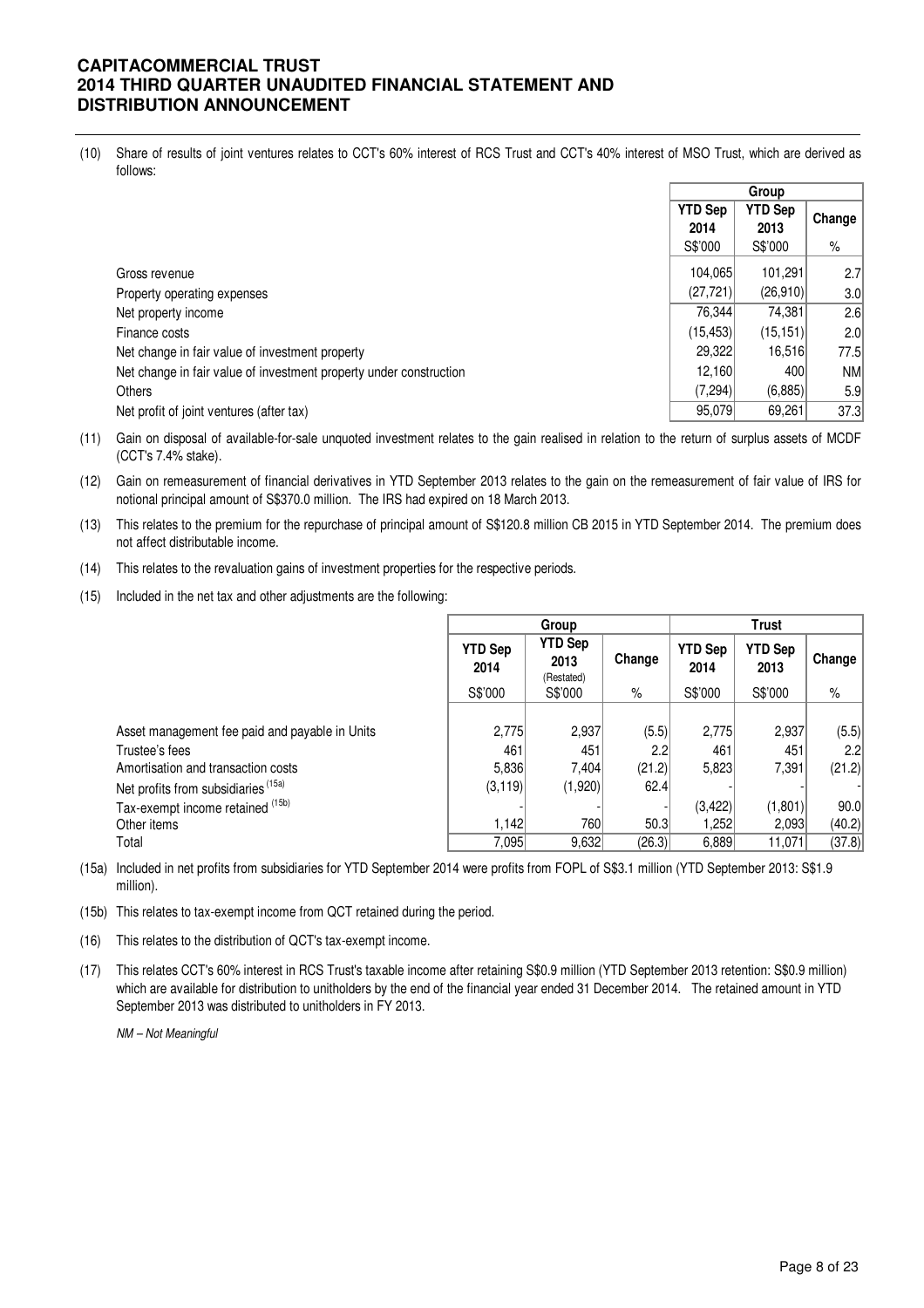## **1(b)(i) Statement of Financial Position as at 30 September 2014 vs 31 December 2013**

|                                          |             | Group          |                            |           |             | <b>Trust</b> |                |  |
|------------------------------------------|-------------|----------------|----------------------------|-----------|-------------|--------------|----------------|--|
|                                          | <b>Note</b> | 30 Sep 2014    | 31 Dec 2013<br>(Restated)* | Change    | 30 Sep 2014 | 31 Dec 2013  | Change         |  |
|                                          |             | S\$'000        | S\$'000                    | $\%$      | S\$'000     | S\$'000      | $\%$           |  |
| Non-current assets                       |             |                |                            |           |             |              |                |  |
| Plant and equipment                      |             | 1,334          | 1,480                      | (9.9)     | 1,325       | 1,467        | (9.7)          |  |
| Investment properties                    | 1           | 4,842,987      | 4,769,000                  | 1.6       | 4,411,507   | 4,338,000    | 1.7            |  |
| Subsidiaries                             | 2           |                |                            |           | 435,576     | 435,576      |                |  |
| Associate                                | 3           | 65,502         | 65,002                     | 0.8       | 51,479      | 51,479       | $\blacksquare$ |  |
| Joint ventures                           | 4           | 1,324,580      | 1,283,879                  | 3.2       | 977,947     | 971,471      | 0.7            |  |
| Intangible asset                         | 5           | 5,274          | 8,334                      | (36.7)    | 5,274       | 8,334        | (36.7)         |  |
| <b>Total non-current assets</b>          |             | 6,239,677      | 6,127,695                  | 1.8       | 5,883,108   | 5,806,327    | 1.3            |  |
| <b>Current assets</b>                    |             |                |                            |           |             |              |                |  |
| Available-for-sale unquoted investment   | 6           | $\overline{a}$ | 6                          | <b>NM</b> |             | 6            | <b>NM</b>      |  |
| Trade and other receivables              |             | 36,313         | 33,716                     | 7.7       | 35,911      | 31,540       | 13.9           |  |
| Cash and cash equivalents                |             | 55,087         | 84,064                     | (34.5)    | 30,300      | 60,105       | (49.6)         |  |
| <b>Total current assets</b>              |             | 91,400         | 117,786                    | (22.4)    | 66,211      | 91,651       | (27.8)         |  |
| <b>Total assets</b>                      | 7           | 6,331,077      | 6,245,481                  | 1.4       | 5,949,319   | 5,897,978    | 0.9            |  |
| <b>Current liabilities</b>               |             |                |                            |           |             |              |                |  |
| Trade and other payables                 |             | 50,910         | 50,899                     | 0.02      | 42,807      | 38,713       | 10.6           |  |
| Current portion of security deposits     |             | 10,946         | 11,964                     | (8.5)     | 10,583      | 9,726        | 8.8            |  |
| Interest-bearing liabilities             | 8           | 70,000         |                            | <b>NM</b> | 70,000      |              | <b>NM</b>      |  |
| Convertible bonds - liability component  | 9           | 5,176          |                            | <b>NM</b> | 5,176       |              | <b>NM</b>      |  |
| Current tax payable                      |             | 2              | 4                          | (50.0)    |             | ÷,           |                |  |
| <b>Total current liabilities</b>         |             | 137,034        | 62,867                     | <b>NM</b> | 128,566     | 48,439       | <b>NM</b>      |  |
| <b>Non-current liabilities</b>           |             |                |                            |           |             |              |                |  |
| Non-current portion of security deposits |             | 27,411         | 26,333                     | 4.1       | 22,389      | 23,614       | (5.2)          |  |
| Interest-bearing liabilities             | 10          | 1,011,273      | 867,049                    | 16.6      | 1,011,273   | 867,049      | 16.6           |  |
| Convertible bonds - liability component  | 11          | 168,678        | 351,276                    | (52.0)    | 168,678     | 351,276      | (52.0)         |  |
| Fair value of financial derivatives      | 12          | 28,516         | 25,243                     | 13.0      | 28,516      | 25,243       | 13.0           |  |
| <b>Total non-current liabilities</b>     |             | 1,235,878      | 1,269,901                  | (2.7)     | 1,230,856   | 1,267,182    | (2.9)          |  |
| <b>Total liabilities</b>                 |             | 1,372,912      | 1,332,768                  | 3.0       | 1,359,422   | 1,315,621    | 3.3            |  |
| Net assets                               |             | 4,958,165      | 4,912,713                  | 0.9       | 4,589,897   | 4,582,357    | 0.2            |  |
| Unitholders' funds                       |             | 4,958,165      | 4,912,713                  | 0.9       | 4,589,897   | 4,582,357    | 0.2            |  |

\* 31 Dec 2013 has been restated with the adoption of FRS 111 Joint Arrangements (Please refer to paragraph 5). The adoption of FRS 111 has no impact on the net financial position of the Group.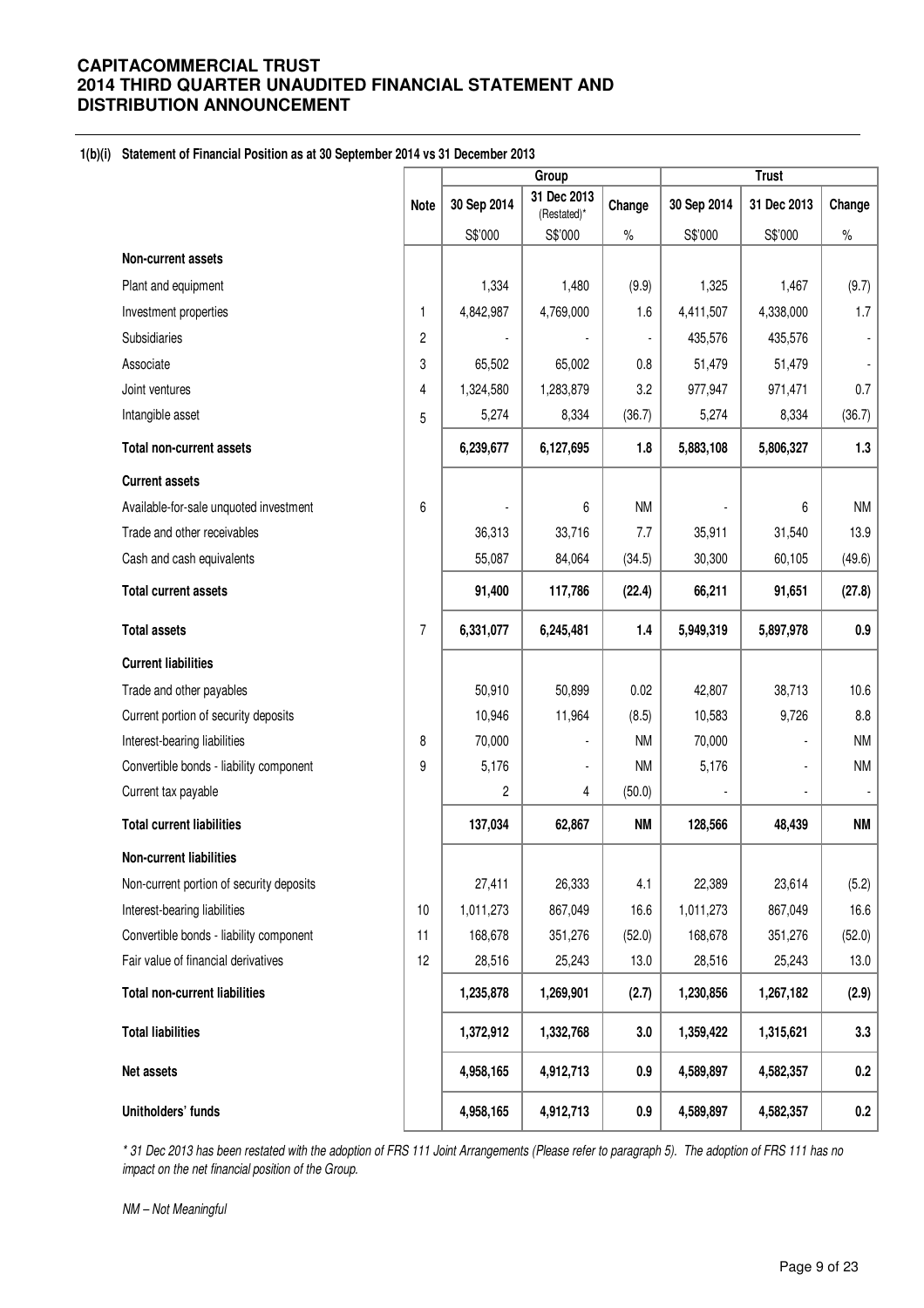#### Notes:

- (1) The increase in the Group's and the Trust's investment properties was mainly due to the increase in property values arising from the valuation as at 30 June 2014 as well as additional capital expenditure incurred in 3Q 2014.
- (2) This relates to the investments in wholly-owned subsidiaries, CCT MTN Pte. Ltd. of S\$1 and FOPL of S\$435.6 million at the Trust level.
- (3) This relates to the 30% investment in QCT. QCT is a Malaysia-listed real estate investment trust focused on acquiring and investing in commercial properties in Malaysia. On 29 January 2014, Quill Capita Management Sdn Bhd ("QCM"), as manager of QCT, announced the proposed acquisition of a freehold land, together with a commercial development known as Platinum Sentral for a purchase consideration of RM750.0 million. On 15 October 2014, QCT announced that the Malaysian Securities Commission has approved QCT's proposed acquisition of Platinum Sentral at RM 740.0 million from Malaysian Resources Corporation Berhad ("MRCB"). The Securities Commission has also approved the proposed issuance of new QCT units as follows:
	- a) 206,250,000 new units to be paid to MRCB as part consideration for the purchase price;
	- b) 55,000,000 to 85,000,000 new units through private placement to part finance the cash requirements for the proposed acquisition; and
	- c) 20,387,000 new units for the payment of Management Fee to QCM (the Manager of QCT) in the form of units.

The actual issuance of new QCT units is subject to, inter alia, QCT's unitholders' approval via an Extraordinary General Meeting.

The details of the various announcements are available at http://www.bursamalaysia.com/market/listedcompanies/company-announcements/#/?category=all.

- (4) This relates to 60% interest in RCS Trust and 40% interest in MSO Trust (including the unitholders' loans to MSO Trust).
- (5) This relates primarily to the unamortised yield stabilization sum receivable by the Group for Twenty Anson. The intangible asset is amortised over the yield stabilization period of 3.5 years commencing on 22 March 2012.
- (6) As at 31 December 2013, this relates to the investment in MCDF. MCDF returned all its capital and surplus assets in cash to CCT in 3Q 2014.
- (7) Total assets was S\$6,331.1 million as at 30 September 2014 (31 December 2013: S\$6,245.5 million). Total deposited property value, including CCT's 60% interest in RCS Trust and 40% interest in MSO Trust as at 30 September 2014 was S\$7,388.9 million (31 December 2013: S\$7,218.2 million).
- (8) As at 30 September 2014, this relates to the S\$70.0 million fixed rate notes that is maturing in February 2015. There are available bank facilities to refinance the fixed rate notes.
- (9) This relates to the CB 2015 of S\$5.3 million which was measured at amortised cost. CCT announced on 26 September 2014 that it will redeem all of the outstanding CB 2015 on 24 November 2014.
- (10) Interest-bearing liabilities under non-current liabilities as at 30 September 2014 comprised of:
	- a) Unsecured fixed rate notes totaling S\$250.0 million and JPY10.0 billion (hedged via cross currency swap to S\$148.3 million); and
	- b) Unsecured bank borrowings of S\$645.0 million.
- (11) This relates to the CB 2017 of S\$175.0 million which was measured at amortised cost.
- (12) This relates to the fair values of interest rate and cross currency swaps.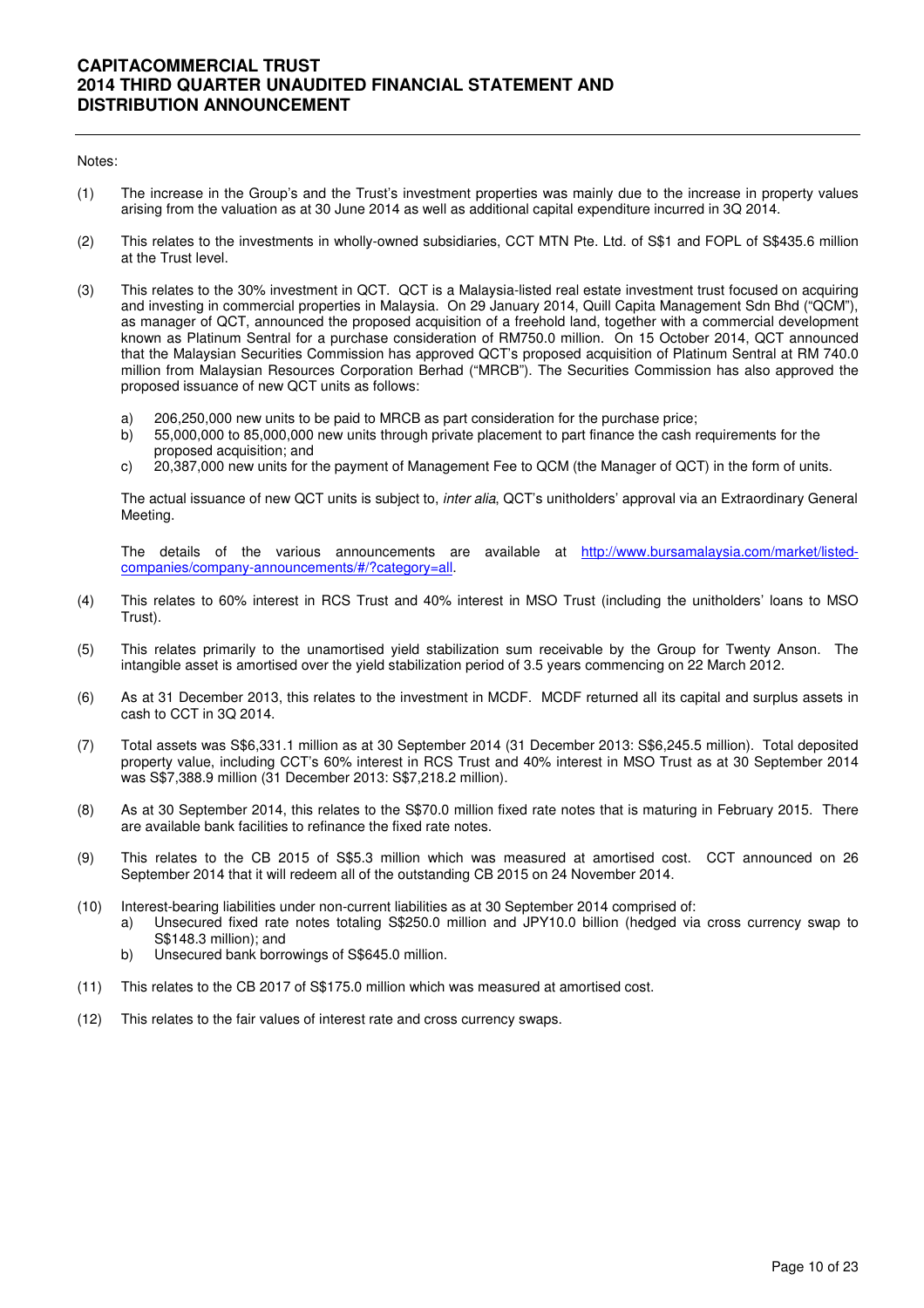## **1(b)(ii) Aggregate amount of borrowings and debt securities**

|                                                 | Group       |                           |           | <b>Trust</b> |             |           |  |
|-------------------------------------------------|-------------|---------------------------|-----------|--------------|-------------|-----------|--|
|                                                 | 30 Sep 2014 | 31 Dec 2013<br>(Restated) | Change    | 30 Sep 2014  | 31 Dec 2013 | Change    |  |
|                                                 | S\$'000     | S\$'000                   | $\%$      | S\$'000      | S\$'000     | $\%$      |  |
| <b>Unsecured borrowings</b>                     |             |                           |           |              |             |           |  |
| Amount repayable after one year                 | 1,185,931   | 1,227,119                 | (3.4)     | 1,185,931    | 1,227,119   | (3.4)     |  |
| Less: Unamortised portion of transactions costs | (5,980)     | (8,794)                   | (32.0)    | (5,980)      | (8,794)     | (32.0)    |  |
| Sub-total                                       | 1,179,951   | 1,218,325                 | (3.1)     | 1,179,951    | 1,218,325   | (3.1)     |  |
| Amount repayable within one year                | 75,188      | ۰                         | <b>NM</b> | 75,188       |             | <b>NM</b> |  |
| Less: Unamortised portion of transactions costs | (12)        | $\blacksquare$            | <b>NM</b> | (12)         |             | <b>NM</b> |  |
| Sub-total                                       | 75,176      |                           | <b>NM</b> | 75,176       |             | <b>NM</b> |  |
| Total                                           | 1,255,127   | 1,218,325                 | 3.0       | 1,255,127    | 1,218,325   | 3.0       |  |

NM - Not Meaningful

## **For information only**

CCT's 60% share of RCS Trust's and CCT's 40% share of MSO Trust's aggregate amount of borrowings are as follows:

|                                                 | For information only                 |                |        |  |
|-------------------------------------------------|--------------------------------------|----------------|--------|--|
|                                                 | 31 Dec 2013<br>Change<br>30 Sep 2014 |                |        |  |
|                                                 | <i>S\$'000</i>                       | <i>S\$'000</i> | %      |  |
| Secured borrowings                              |                                      |                |        |  |
| Amount repayable after one year                 | 935,600                              | 848,200        | 10.3   |  |
| Less: Unamortised portion of transactions costs | (4,017)                              | (5,604)        | (28.3) |  |
| <b>Total</b>                                    | 931,583                              | 842,596        | 10.6   |  |

With the adoption of FRS 111, CCT's share of RCS Trust's and MSO Trust's aggregate amount of borrowings are not included under total borrowings in the statement of financial position as at 30 September 2014 and 31 December 2013.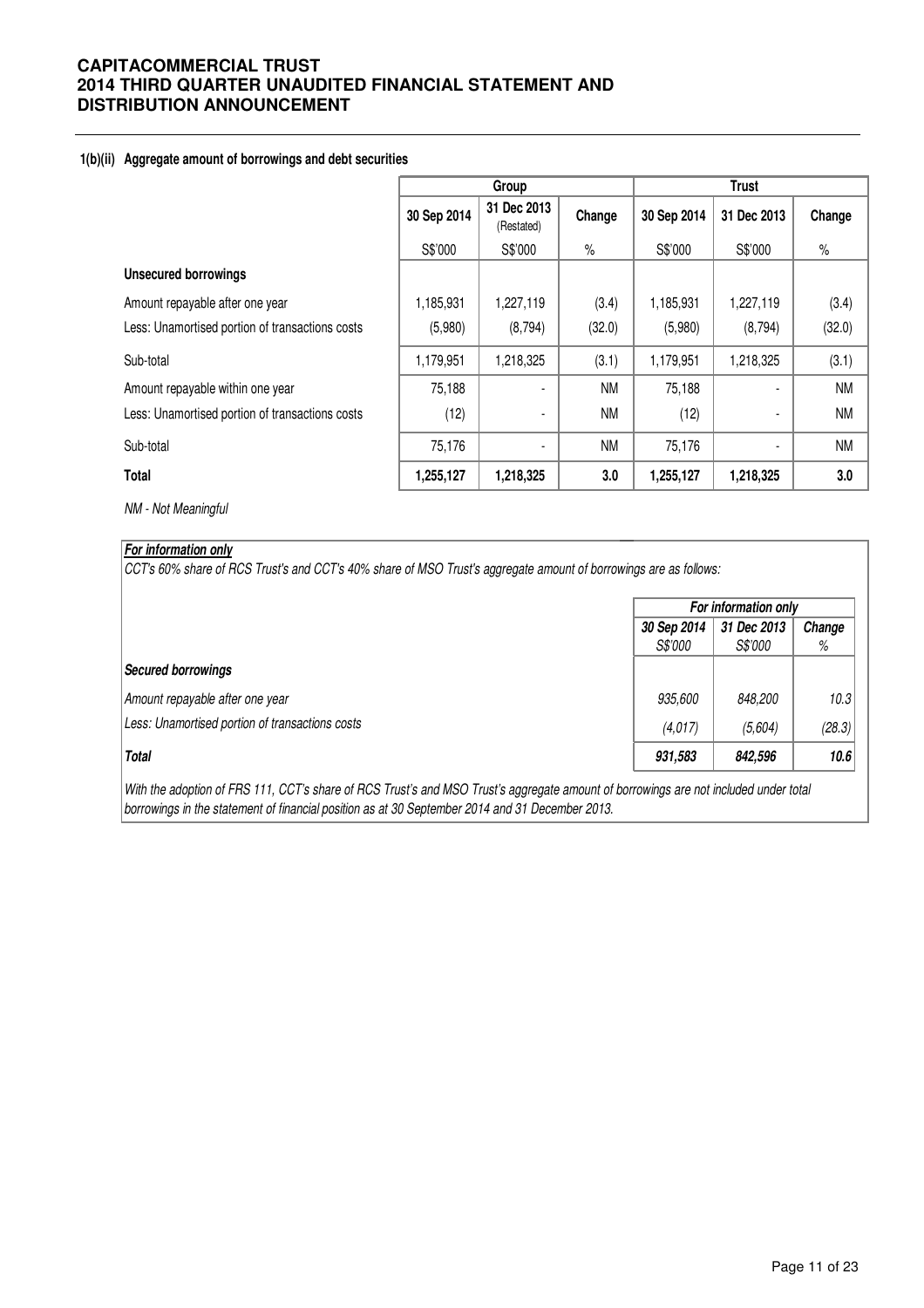#### **1(c)(i) Statement of Cash Flow (3Q 2014 vs 3Q 2013)**

|                                                                                    |                | Group      |                       |
|------------------------------------------------------------------------------------|----------------|------------|-----------------------|
|                                                                                    |                | 3Q 2014    | 3Q 2013<br>(Restated) |
|                                                                                    | <b>Note</b>    | S\$'000    | S\$'000               |
| <b>Operating activities</b>                                                        |                |            |                       |
| Total return for the period before tax                                             |                | 57,850     | 52,897                |
| Adjustments for:                                                                   |                |            |                       |
| Share of results of associate and joint ventures                                   |                | (18, 631)  | (18, 423)             |
| Amortisation of lease incentives                                                   |                | 331        | 242                   |
| Amortisation of intangible asset                                                   |                | 653        | 1,093                 |
| Depreciation of plant and equipment                                                |                | 83         | 79                    |
| Finance costs                                                                      |                | 8,479      | 9,723                 |
| Interest income                                                                    |                | (935)      | (932)                 |
| Premium on repurchase of convertible bonds                                         |                | 780        |                       |
| Asset management fees paid and payable in Units                                    |                | 934        | 855                   |
| Gain on disposal of available-for-sale unquoted investment                         |                | (226)      |                       |
| Foreign exchange loss                                                              |                | 186        | 179                   |
| Operating income before working capital changes                                    |                | 49,504     | 45,713                |
| Changes in working capital                                                         |                |            |                       |
| Trade and other receivables                                                        |                | 896        | 7,889                 |
| Trade and other payables                                                           |                | (905)      | (2,267)               |
| Security deposits                                                                  |                | (546)      | 1,585                 |
| Net cash from operating activities                                                 |                | 48,949     | 52,920                |
| <b>Investing activities</b>                                                        |                |            |                       |
| Capital expenditure on investment properties                                       |                | (12, 499)  | (3,912)               |
| Purchase of plant and equipment                                                    |                | (40)       | (224)                 |
| Capital redemption and return of cash by available-for-sale unquoted<br>investment |                | 232        |                       |
| Distributions from associate and joint venture                                     |                | 22,463     | 21,776                |
| Interest received                                                                  |                | 51         | 48                    |
| Net cash from investing activities                                                 |                | 10,207     | 17,688                |
| <b>Financing activities</b>                                                        |                |            |                       |
| Interest paid                                                                      |                | (6, 195)   | (5,373)               |
| Distribution to unitholders                                                        |                | (117, 581) | (109, 313)            |
| Repurchase of convertible bonds                                                    | 1              | (53,788)   |                       |
| Proceeds from interest-bearing liabilities                                         | $\overline{c}$ | 125,000    | 30,000                |
| Net cash used in financing activities                                              |                | (52, 564)  | (84, 686)             |
| Net increase / (decrease) in cash and cash equivalents                             |                | 6,592      | (14, 078)             |
| Cash and cash equivalents at beginning of period                                   |                | 48,495     | 56,447                |
| Cash and cash equivalents at end of period                                         |                | 55,087     | 42,369                |

Notes:

(1) This relates to the repurchase of principal amount of S\$37.5 million CB 2015 at a premium.

(2) This relates to proceeds of S\$50.0 million fixed rates notes and S\$75.0 million of bank borrowings.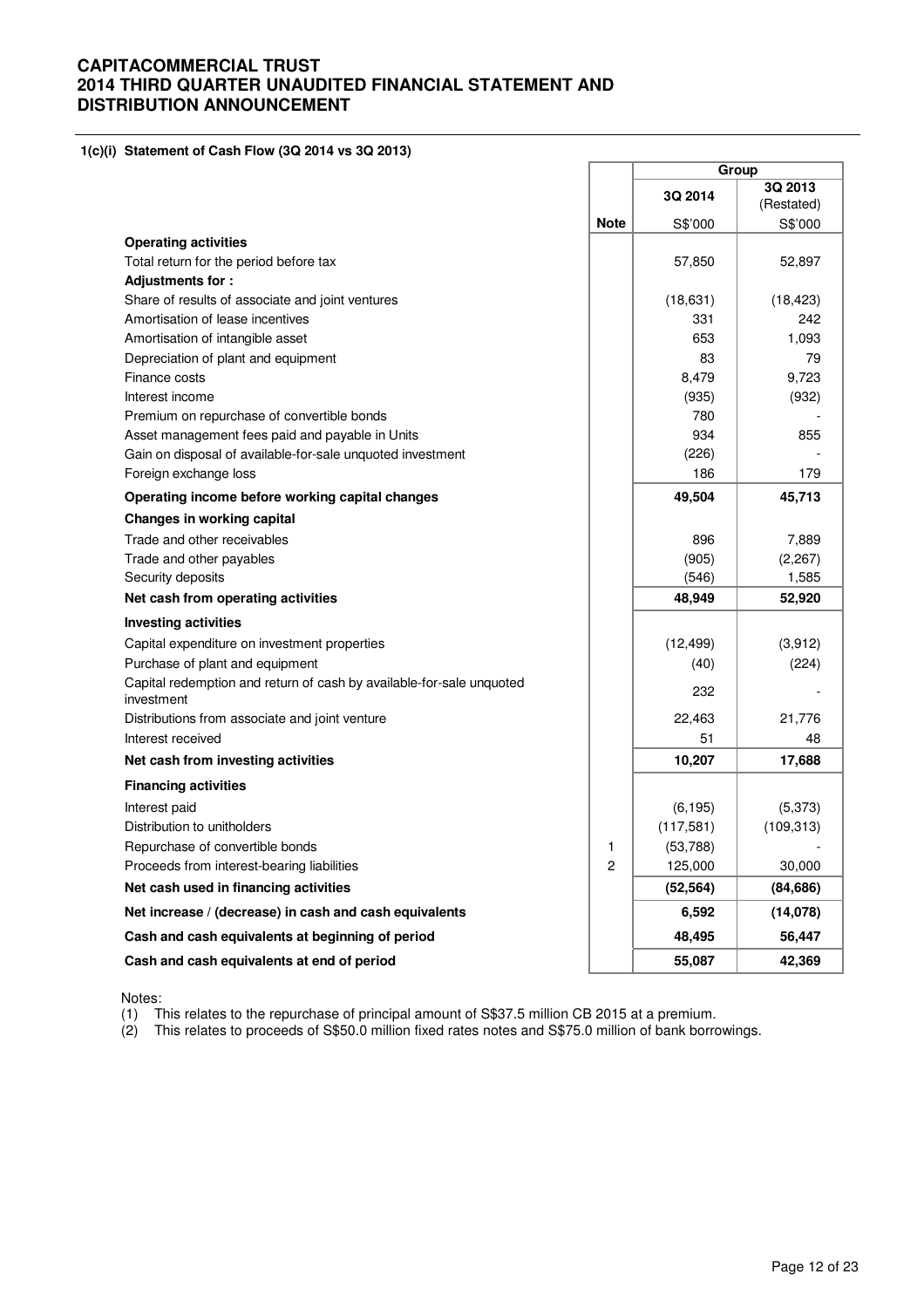#### **1(c)(ii) Statement of Cash Flow (YTD September 2014 vs YTD September 2013)**

|                                                                                        |                         | Group        |                            |
|----------------------------------------------------------------------------------------|-------------------------|--------------|----------------------------|
|                                                                                        | <b>Note</b>             | YTD Sep 2014 | YTD Sep 2013<br>(Restated) |
|                                                                                        |                         | S\$'000      | S\$'000                    |
| <b>Operating activities</b>                                                            |                         |              |                            |
| Total return for the period before tax                                                 |                         | 263,762      | 246,759                    |
| Adjustments for:                                                                       |                         |              |                            |
| Share of results of associate and joint ventures                                       |                         | (98,085)     | (72, 281)                  |
| Amortisation of lease incentives                                                       |                         | (653)        | 870                        |
| Amortisation of intangible asset                                                       |                         | 3,060        | 3,369                      |
| Finance costs                                                                          |                         | 27,629       | 32,786                     |
| Depreciation of plant and equipment                                                    |                         | 240          | 143                        |
| Interest income                                                                        |                         | (2,780)      | (2,809)                    |
| Gain on remeasurement of financial derivatives                                         |                         |              | (2,519)                    |
| Premium on repurchase of convertible bonds                                             |                         | 2,713        |                            |
| Asset management fees paid and payable in Units                                        |                         | 2,775        | 2,937                      |
| Net gain in fair value of investment properties                                        |                         | (53, 342)    | (68, 792)                  |
| Gain on disposal of available-for-sale unquoted investment                             |                         | (226)        |                            |
| Foreign exchange loss                                                                  |                         | 375          | 374                        |
| Operating income before working capital changes                                        |                         | 145,468      | 140,837                    |
| Changes in working capital                                                             |                         |              |                            |
| Trade and other receivables                                                            |                         | 99           | 8,613                      |
| Trade and other payables                                                               |                         | (3,518)      | (5,321)                    |
| Security deposits                                                                      |                         | 59           | 5,810                      |
| Cash generated from operations                                                         |                         | 142,108      | 149,939                    |
| Income tax paid                                                                        |                         | (4)          | (102)                      |
| Net cash generated from operating activities                                           |                         | 142,104      | 149,837                    |
| <b>Investing activities</b>                                                            |                         |              |                            |
| Capital expenditure on investment properties                                           |                         | (23, 635)    | (16, 872)                  |
| Purchase of plant and equipment                                                        |                         | (103)        | (501)                      |
| Capital redemption and returned of cash from available-for-sale unquoted<br>investment |                         | 232          |                            |
| Distributions from associate & joint venture                                           |                         | 65,682       | 62,726                     |
| Interest received                                                                      |                         | 155          | 184                        |
| Net cash from investing activities                                                     |                         | 42,331       | 45,537                     |
| <b>Financing activities</b>                                                            |                         |              |                            |
| Interest paid                                                                          |                         | (22, 441)    | (24, 834)                  |
| Borrowing transaction costs paid                                                       |                         | (12)         | (1, 182)                   |
| Distribution to unitholders                                                            |                         | (236, 474)   | (225, 314)                 |
| Repurchase of convertible bonds                                                        | 1                       | (169, 485)   |                            |
| Repayment of interest-bearing liabilities                                              |                         |              | (50,000)                   |
| Proceeds from interest-bearing liabilities                                             | $\overline{\mathbf{c}}$ | 215,000      | 30,000                     |
| Net cash used in financing activities                                                  |                         | (213, 412)   | (271, 330)                 |
| Net decrease in cash and cash equivalents                                              |                         | (28, 977)    | (75, 956)                  |
| Cash and cash equivalents at beginning of the period                                   |                         | 84,064       | 118,325                    |
| Cash and cash equivalents at end of the period                                         |                         | 55,087       | 42,369                     |

Notes:

(1) This relates to the repurchase of principal amount of S\$120.8 million CB 2015.

(2) This relates to proceeds of S\$50.0 million fixed rates notes and S\$165.0 million of bank borrowings.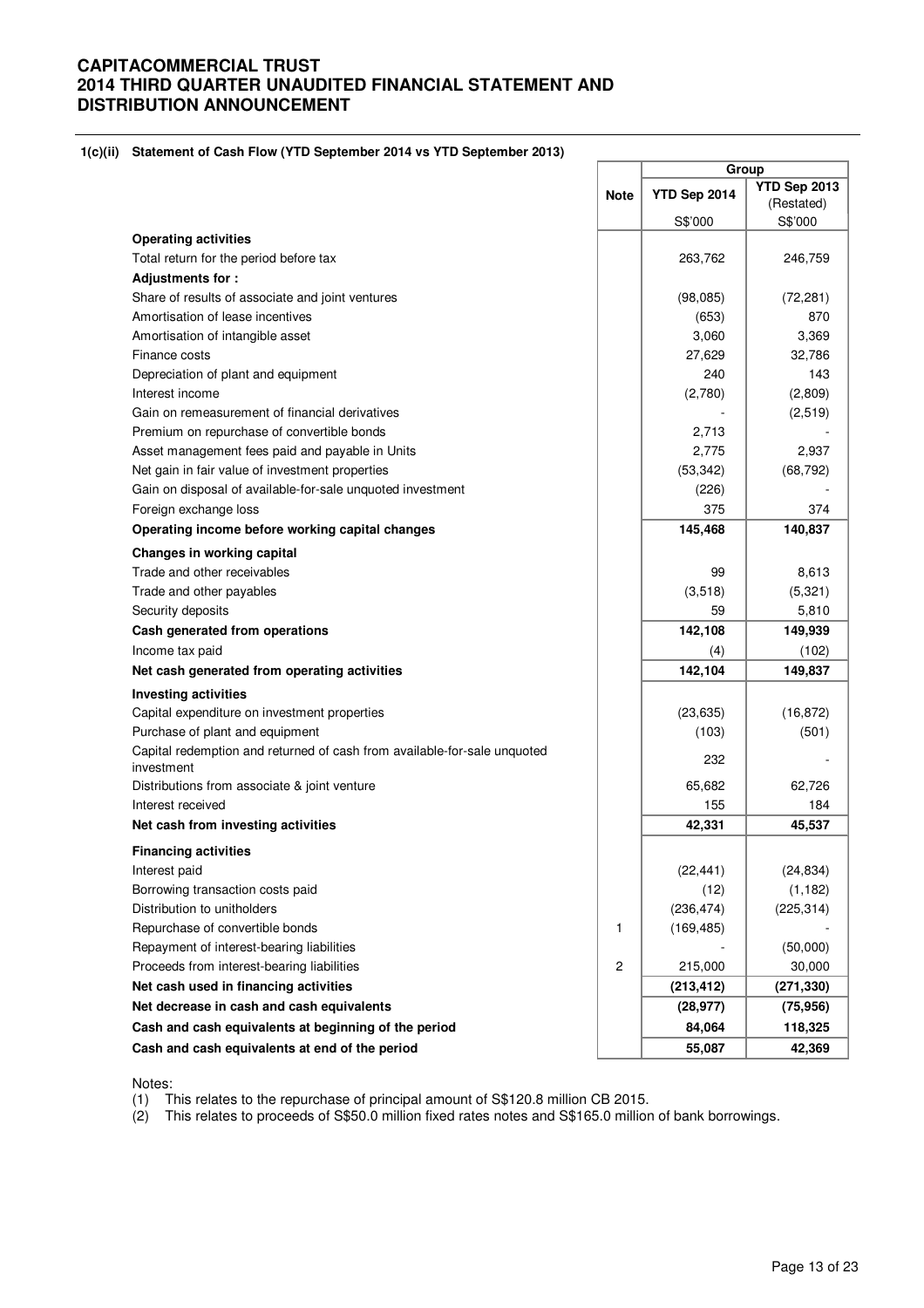#### **1(d)(i) Statement of movement in unitholders' funds (3Q 2014 vs 3Q 2013)**

|                                                                        |             | Group      |            | <b>Trust</b> |            |  |
|------------------------------------------------------------------------|-------------|------------|------------|--------------|------------|--|
|                                                                        | <b>Note</b> | 3Q 2014    | 3Q 2013    | 3Q 2014      | 3Q 2013    |  |
|                                                                        |             | S\$'000    | S\$'000    | S\$'000      | S\$'000    |  |
| Net assets at beginning of period                                      |             | 5,033,646  | 4,851,588  | 4,664,249    | 4,550,733  |  |
| <b>Operations</b>                                                      |             |            |            |              |            |  |
| Net increase in net assets resulting from operations                   |             | 57,849     | 52,897     | 60,336       | 54,997     |  |
| Unitholders' transactions                                              |             |            |            |              |            |  |
| Creation of new units:                                                 |             |            |            |              |            |  |
| - Asset management fee paid in Units                                   |             | 3,105      | 3,148      | 3,105        | 3,148      |  |
| - Conversion of convertible bonds                                      |             | 2,961      |            | 2,961        |            |  |
| Distributions to unitholders                                           |             | (123, 873) | (115, 271) | (123, 873)   | (115, 271) |  |
| Net decrease in net assets resulting from<br>unitholders' transactions |             | (117, 807) | (112, 123) | (117, 807)   | (112, 123) |  |
| <b>Movement in reserves</b>                                            |             |            |            |              |            |  |
| <b>Translation reserves</b>                                            | 1           | 1,032      | (3,878)    |              |            |  |
| Capital reserves                                                       | 2           | (16, 468)  |            | (16, 468)    |            |  |
| Hedging reserves                                                       | 3           | (87)       | (5,829)    | (413)        | (6, 377)   |  |
| Net decrease in net assets resulting from movement<br>in reserves      |             | (15, 523)  | (9,707)    | (16, 881)    | (6, 377)   |  |
| Total decrease in net assets                                           |             | (75, 481)  | (68, 933)  | (74, 352)    | (63, 503)  |  |
| Net assets at end of period                                            |             | 4,958,165  | 4,782,655  | 4,589,897    | 4,487,230  |  |

Notes**:** 

(1) This relates to the foreign exchange movement in translating CCT's 30% interest in QCT.

(2) The movement in capital reserves relates to the option value of principal amount of S\$2.8 million CB 2015 that were converted into Units and principal amount of S\$37.5 million CB 2015 that were repurchased.

(3) The movement in hedging reserves for the Trust relates to the fair value changes of the cross currency and interest rate swaps and the revaluation of JPY notes. Included in movement for the Group was the Group's 40% share of MSO Trust's movement in hedging reserves.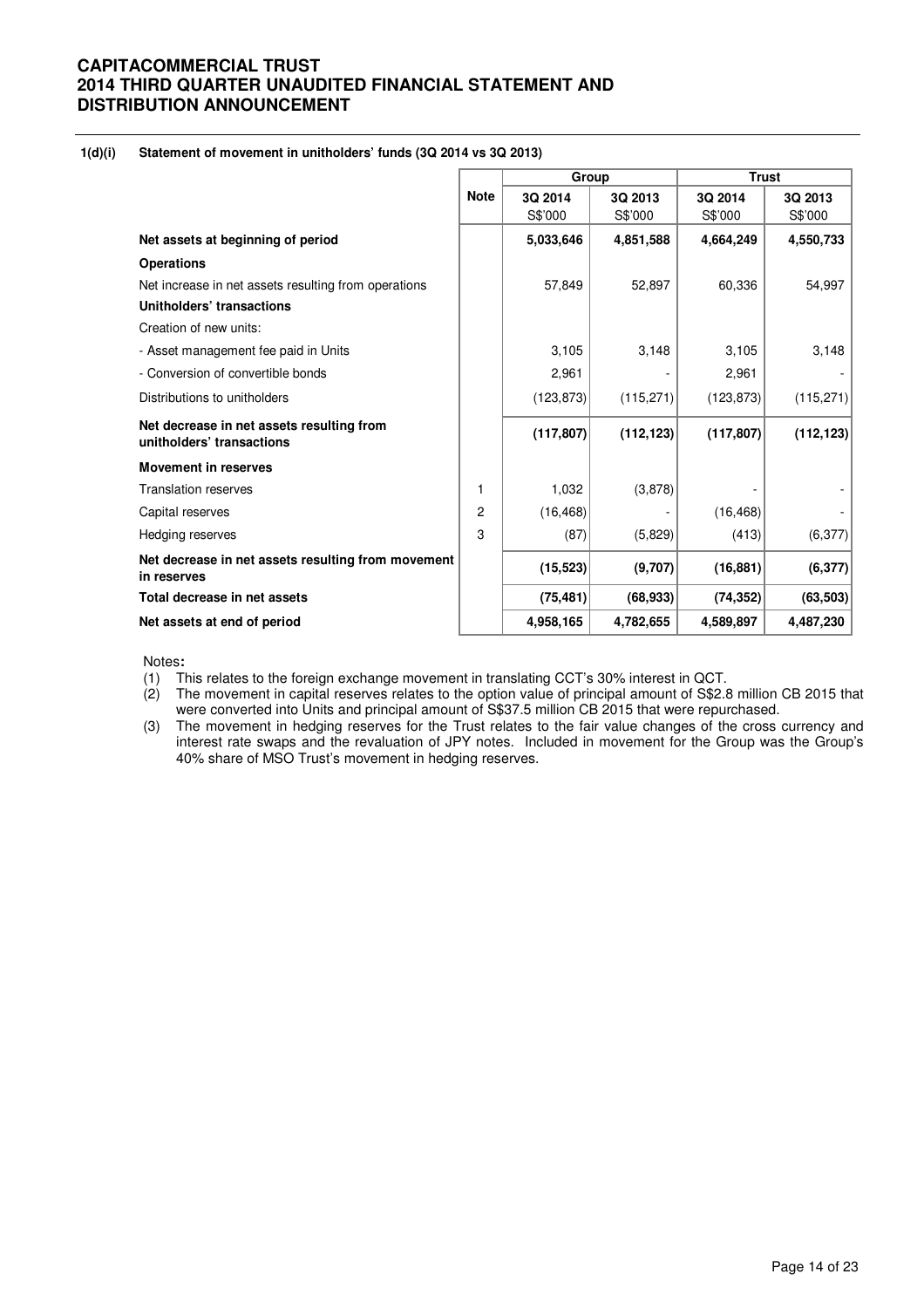## **1(d)(ii) Statement of changes in unitholders' funds (YTD September 2014 vs YTD September 2013)**

|                                                                                |             |              | Group        |              | <b>Trust</b> |
|--------------------------------------------------------------------------------|-------------|--------------|--------------|--------------|--------------|
|                                                                                | <b>Note</b> | YTD Sep 2014 | YTD Sep 2013 | YTD Sep 2014 | YTD Sep 2013 |
|                                                                                |             | S\$'000      | S\$'000      | S\$'000      | S\$'000      |
| Balance as at beginning of the period                                          |             | 4,912,713    | 4,714,653    | 4,582,357    | 4,430,039    |
| <b>Operations</b>                                                              |             |              |              |              |              |
| Net increase in net assets resulting from operations                           |             | 263,760      | 246,759      | 227,662      | 234,314      |
| Unitholders' transactions                                                      |             |              |              |              |              |
| Creation of new units:                                                         |             |              |              |              |              |
| - Asset management fee paid in Units                                           |             | 9,192        | 9,404        | 9,192        | 9,404        |
| - Conversion of convertible bonds                                              |             | 68,891       | 35,851       | 68,891       | 35,851       |
| Distributions to unitholders                                                   |             | (242, 766)   | (231, 272)   | (242, 766)   | (231, 272)   |
| Net decrease in net assets resulting from<br>unitholders' transactions         |             | (164, 683)   | (186, 017)   | (164, 683)   | (186, 017)   |
| <b>Movement in reserves</b>                                                    |             |              |              |              |              |
| <b>Translation reserve</b>                                                     | 1           | 1,327        | (2, 543)     |              |              |
| Capital reserves                                                               | 2           | (54, 519)    | (3,210)      | (54, 519)    | (3,210)      |
| <b>Hedging reserves</b>                                                        | 3           | (433)        | 13,013       | (920)        | 12,104       |
| Net (decrease) / increase in net assets resulting<br>from movement in reserves |             | (53, 625)    | 7,260        | (55, 439)    | 8,894        |
| Total increase in net assets                                                   |             | 45,452       | 68,002       | 7,540        | 57,191       |
| Balance as at end of the period                                                |             | 4,958,165    | 4,782,655    | 4,589,897    | 4,487,230    |

Notes:

- (1) This relates to the foreign exchange movement in translating CCT's 30% interest in QCT.
- (2) The movement in capital reserves for the Trust and the Group relates to the option value of principal amount of S\$64.3 million CB 2015 that were converted into Units and the principal amount of S\$120.8 million CB 2015 that were repurchased.
- (3) The movement in hedging reserves for the Trust relates to the fair value changes of the cross currency and interest rate swaps and the revaluation of JPY notes. Included in movement for the Group was the Group's share of MSO Trust's movement in hedging reserves.

## **Convertible Bonds**

CCT has the following Convertible Bonds outstanding as at 30 September 2014:

| <b>Principal Amount Outstanding</b> | <b>Maturity Date</b> | <b>Conversion Price</b><br>per Unit as at<br>30 September 2014 |
|-------------------------------------|----------------------|----------------------------------------------------------------|
| CB 2015                             |                      |                                                                |
| S\$5.3 million 2.7 per cent.        | 21 April 2015        | 1.1926                                                         |
| <b>CB 2017</b>                      |                      |                                                                |
| S\$175.0 million 2.5 per cent.      | 12 September 2017    | .5865                                                          |

Assuming all the Convertible Bonds are fully converted based on the conversion price, the number of new units to be issued would be 114,707,850, representing 3.9% of the total number of CCT units in issue as at 30 September 2014 (2,938,710,888 Units). In comparison, this is against 261,119,950 Units (principal amount of S\$190.3 million of CB 2015 at the conversion price of S\$1.2324 per unit and outstanding principal amount of S\$175.0 million of CB 2017 at the conversion price of S\$1.6394 as at 30 September 2013), representing 9.1% of the total number of CCT units in issue as at 30 September 2013 (2,876,745,671 Units).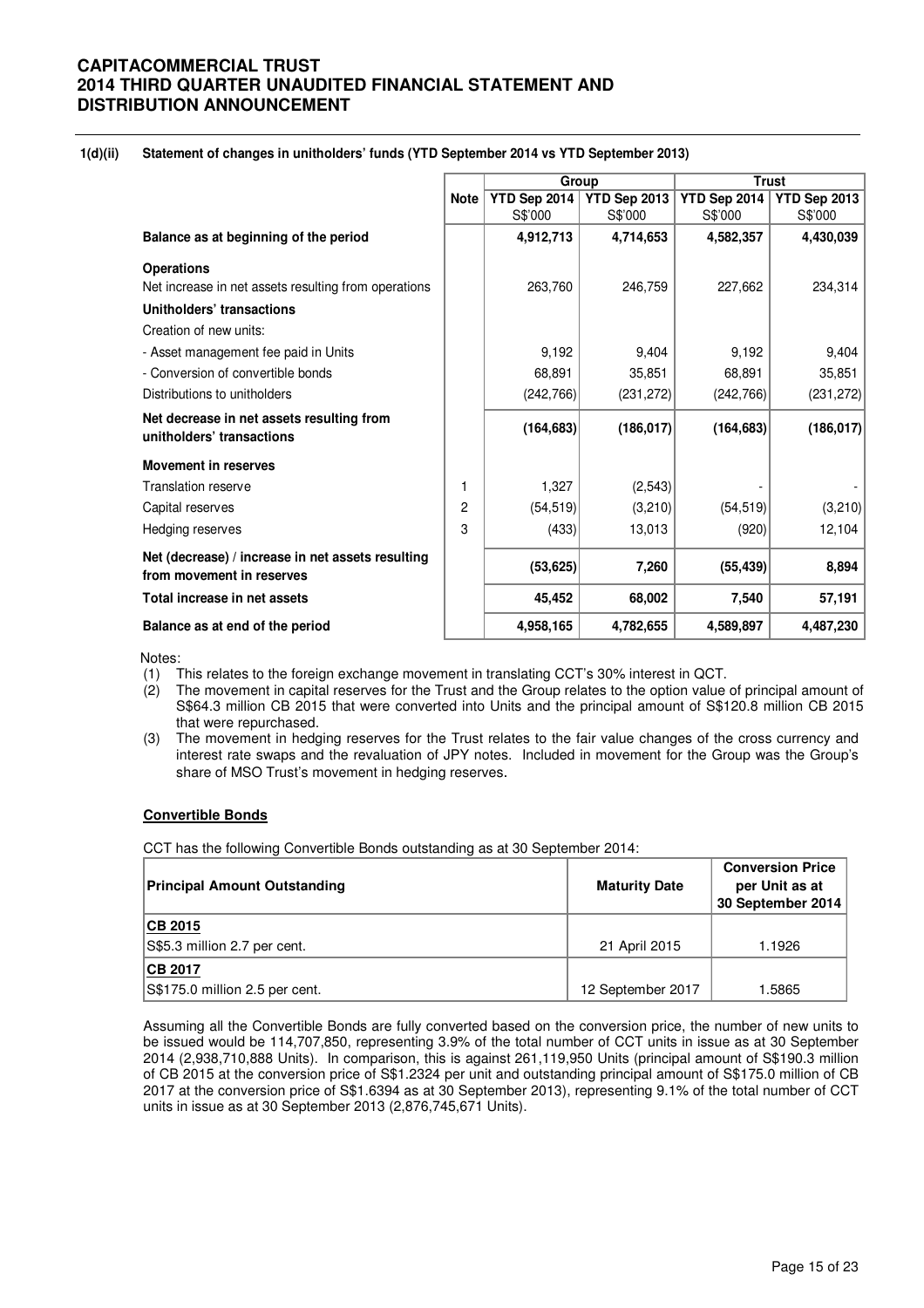## **1(e)(i) Details of any change in the units (3Q 2014 vs 3Q 2013)**

|                                                                                                                                                     | <b>Group and Trust</b> |                  |  |
|-----------------------------------------------------------------------------------------------------------------------------------------------------|------------------------|------------------|--|
|                                                                                                                                                     | 3Q 2014<br>Units       | 3Q 2013<br>Units |  |
| Units in issue as at beginning of period                                                                                                            | 2,934,542,512          | 2,874,598,116    |  |
| Issue of new Units:<br>- in settlement of the asset management fee in relation<br>to CCT's 60% interest in Raffles City Singapore through RCS Trust | 1,304,490              | 1,430,700        |  |
| - in settlement of the asset management fees in relation<br>to Wilkie Edge and One George Street                                                    | 558,000                | 716.855          |  |
| - conversion of convertible bonds                                                                                                                   | 2,305,886              |                  |  |
| Units in issue as at end of period                                                                                                                  | 2,938,710,888          | 2,876,745,671    |  |

## **1(e)(ii) Details of any change in the units (YTD September 2014 vs YTD September 2013)**

|                                                                                                                                                     |                       | <b>Group and Trust</b> |  |  |
|-----------------------------------------------------------------------------------------------------------------------------------------------------|-----------------------|------------------------|--|--|
|                                                                                                                                                     | YTD Sep 2014<br>Units | YTD Sep 2013<br>Units  |  |  |
| Units in issue as at beginning of period                                                                                                            | 2,878,774,346         | 2,842,956,284          |  |  |
| Issue of new Units:<br>- in settlement of the asset management fee in relation<br>to CCT's 60% interest in Raffles City Singapore through RCS Trust | 4,272,684             | 3,999,011              |  |  |
| - in settlement of the asset management fees in relation<br>to Wilkie Edge and One George Street                                                    | 1,789,973             | 2,004,587              |  |  |
| - conversion of convertible bonds                                                                                                                   | 53,873,885            | 27,785,789             |  |  |
| Units in issue as at end of period                                                                                                                  | 2,938,710,888         | 2,876,745,671          |  |  |

#### **2 Whether the figures have been audited, or reviewed and in accordance with which standard (e.g. The Singapore Standard on Auditing 910 (Engagement to Review Financial Statements), or an equivalent standard)**

The figures have not been audited nor reviewed by our auditors.

#### **3 Where the figures have been audited or reviewed, the auditor's report (including any qualifications or emphasis of matter)**

Not applicable.

#### **4 Whether the same accounting policies and methods of computation as in the issuer's most recent audited annual financial statements have been complied**

Except as disclosed in paragraph 5 below, the Group has applied the same accounting policies and methods of computation in the preparation of the financial statements for the current reporting period compared with the audited financial statements for the year ended 31 December 2013.

#### **5 If there are any changes in the accounting policies and methods of computation, including any required by an accounting standard, what has changed, as well as the reasons for, and the effect of, the change**

The Group adopted a number of new standards, amendments to standards and interpretations that are effective for annual periods beginning on 1 January 2014. Other than the adoption of FRS 111 Joint Arrangements, the adoption of other new standards, amendments to standards and interpretations did not result in any significant impact on the financial statements of the Group.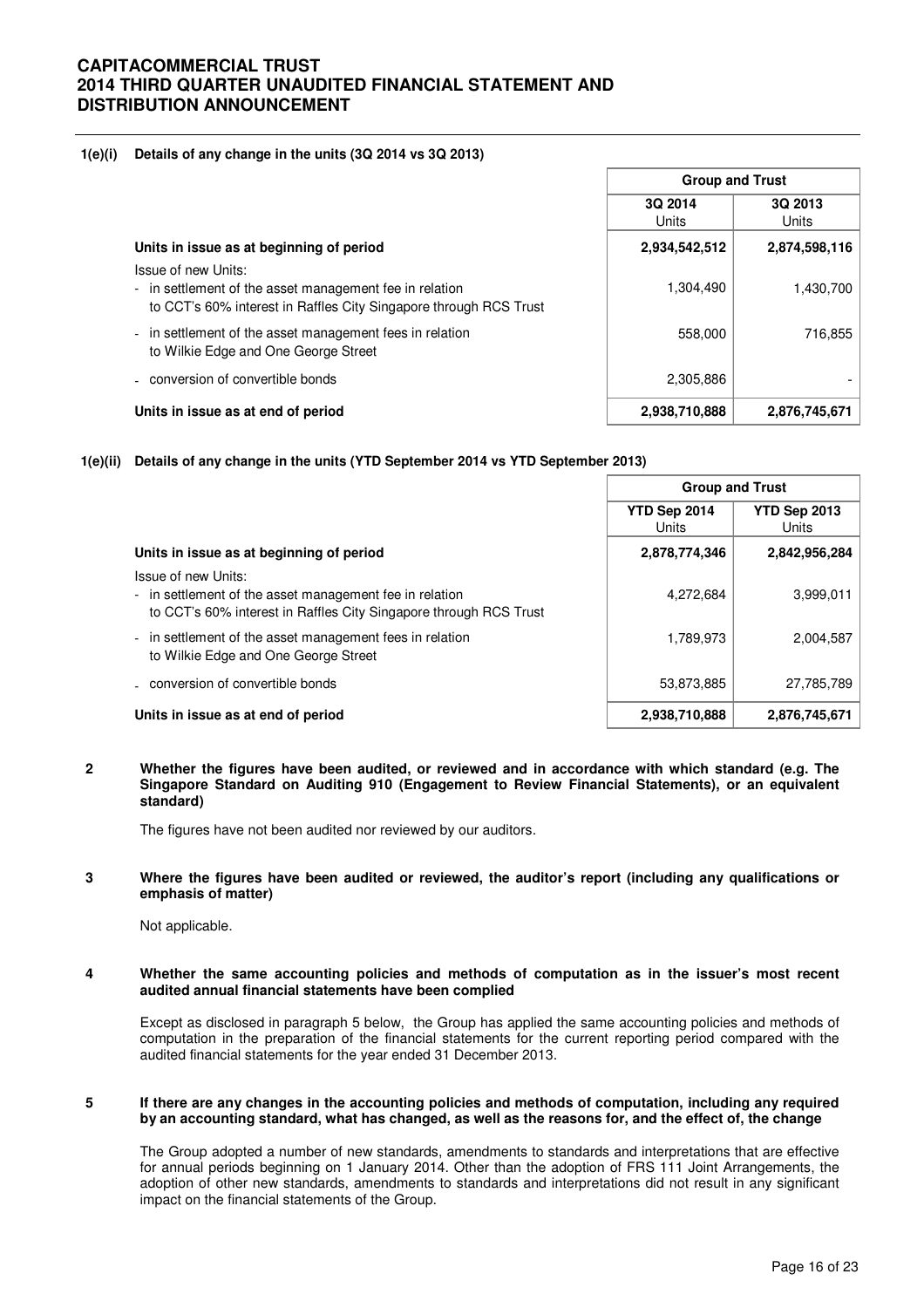Under FRS 111, interests in joint ventures are accounted for using the equity method whilst interests in operations are accounted for using the applicable FRSs relating to the underlying assets, liabilities, income and expense items arising from the joint operations.

The Group has two investments under joint arrangements, which were accounted for in prior years as jointlycontrolled entities using the proportionate consolidation method. With the adoption of FRS 111 effective 1 January 2014, the Group has re-evaluated its involvement in these joint arrangements and determined that the parties in these joint arrangements have rights to the net assets of the joint arrangements. Accordingly, these joint arrangements have been classified as joint ventures under FRS 111 and are accounted for using the equity method. As a result, income and expense items from RCS Trust and MSO Trust are now included as share of results from joint ventures instead of as income and expenses of the Group.

The adoption of FRS 111 has no financial effect on the net financial position, total return or distributable income of the Group and the Trust. FRS 111 is applied retrospectively and the effects arising from the adoption of FRS 111 are summarised below:

#### **5a) Statement of Financial Position**

|                                          | Group as at 31 Dec 2013      |             |           |  |
|------------------------------------------|------------------------------|-------------|-----------|--|
|                                          | Previously<br><b>FRS 111</b> |             | Restated  |  |
|                                          | stated                       | adjustments |           |  |
|                                          | S\$'000                      | S\$'000     | S\$'000   |  |
| <b>Non-current assets</b>                |                              |             |           |  |
| Plant and equipment                      | 1,955                        | (475)       | 1,480     |  |
| Investment properties                    | 6,579,800                    | (1,810,800) | 4,769,000 |  |
| Investment property under construction   | 380,025                      | (380, 025)  |           |  |
| Associate                                | 65,002                       |             | 65,002    |  |
| Joint ventures                           | 64,800                       | 1,219,079   | 1,283,879 |  |
| Intangible asset                         | 8,334                        |             | 8,334     |  |
| <b>Total non-current assets</b>          | 7,099,916                    | (972, 221)  | 6,127,695 |  |
| <b>Current assets</b>                    |                              |             |           |  |
| Available-for-sale unquoted investment   | 6                            |             | 6         |  |
| Trade and other receivables              | 14,725                       | 18,991      | 33,716    |  |
| Cash and cash equivalents                | 103,593                      | (19, 529)   | 84,064    |  |
| <b>Total current assets</b>              | 118,324                      | (538)       | 117,786   |  |
| <b>Total assets</b>                      | 7,218,240                    | (972, 759)  | 6,245,481 |  |
| <b>Current liabilities</b>               |                              |             |           |  |
| Trade and other payables                 | 97,454                       | (46, 555)   | 50,899    |  |
| Current portion of security deposits     | 18,088                       | (6, 124)    | 11,964    |  |
| Current tax payable                      | 4                            |             |           |  |
| <b>Total current liabilities</b>         | 115,546                      | (52, 679)   | 62,867    |  |
| <b>Non-current liabilities</b>           |                              |             |           |  |
| Non-current portion of security deposits | 37,738                       | (11, 405)   | 26,333    |  |
| Interest-bearing liabilities             | 1,709,644                    | (842, 595)  | 867,049   |  |
| Loans from joint venture partners        | 64,800                       | (64, 800)   |           |  |
| Convertible bonds - liability component  | 351,276                      |             | 351,276   |  |
| Fair value of financial derivatives      | 26,523                       | (1,280)     | 25,243    |  |
| <b>Total non-current liabilities</b>     | 2,189,981                    | (920, 080)  | 1,269,901 |  |
| <b>Total liabilities</b>                 | 2,305,527                    | (972, 759)  | 1,332,768 |  |
| <b>Net assets</b>                        | 4,912,713                    |             | 4,912,713 |  |
| Unitholders' funds                       | 4,912,713                    |             | 4,912,713 |  |

٦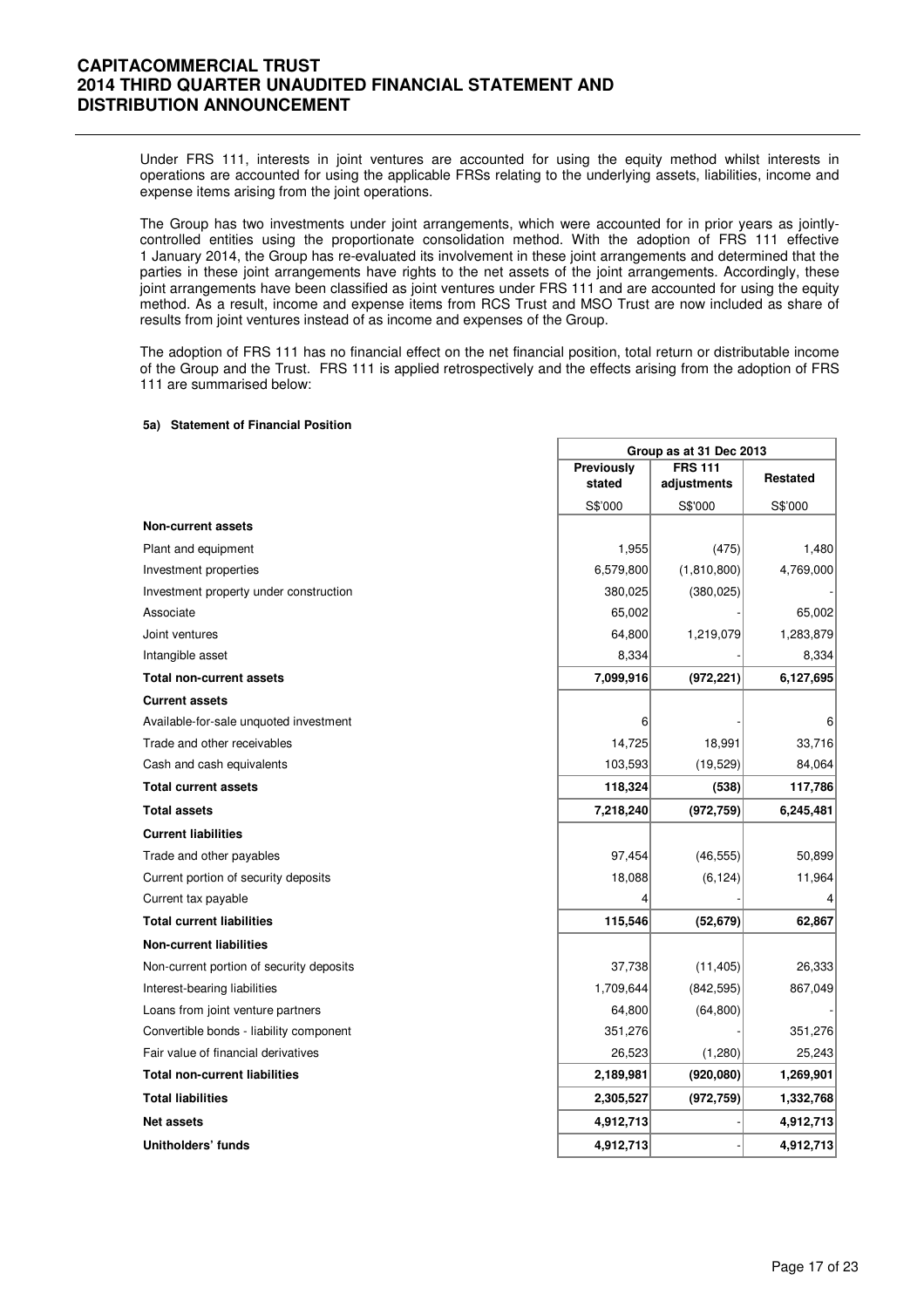## **5b) Statement of Total Return & Distribution Statement**

|                                                                                               |            | Group YTD Sep 2013 |                 |  |  |
|-----------------------------------------------------------------------------------------------|------------|--------------------|-----------------|--|--|
|                                                                                               | Previously | <b>FRS 111</b>     |                 |  |  |
| <b>Statement of Total Return</b>                                                              | stated     | adjustments        | <b>Restated</b> |  |  |
|                                                                                               | S\$'000    | S\$'000            | S\$'000         |  |  |
| Gross rental income                                                                           | 256,011    | (96, 544)          | 159,467         |  |  |
| Car park income                                                                               | 11,066     | (2,621)            | 8,445           |  |  |
| Other income                                                                                  | 21,290     | (2, 126)           | 19,164          |  |  |
| Gross revenue                                                                                 | 288,367    | (101, 291)         | 187,076         |  |  |
| Property management fees                                                                      | (8, 131)   | 3,989              | (4, 142)        |  |  |
| Property tax                                                                                  | (19, 568)  | 8,526              | (11, 042)       |  |  |
| Other property operating expenses                                                             | (38, 333)  | 14,395             | (23, 938)       |  |  |
| <b>Property operating expenses</b>                                                            | (66, 032)  | 26,910             | (39, 122)       |  |  |
| Net property income                                                                           | 222,335    | (74, 381)          | 147,954         |  |  |
| Interest income                                                                               | 1,787      | 1,022              | 2,809           |  |  |
| Amortisation of intangible asset                                                              | (3,369)    |                    | (3,369)         |  |  |
| Asset management fees:                                                                        |            |                    |                 |  |  |
| - Base fees                                                                                   | (7, 128)   | 3,576              | (3, 552)        |  |  |
| Performance fees                                                                              | (8,907)    | 2,981              | (5,926)         |  |  |
| Trust expenses                                                                                | (2,318)    | 355                | (1,963)         |  |  |
| Finance costs                                                                                 | (46, 887)  | 14,101             | (32,786)        |  |  |
| Net income before share of results of associate<br>and joint ventures                         | 155,513    | (52, 346)          | 103,167         |  |  |
| Share of results of associate                                                                 | 3,020      |                    | 3,020           |  |  |
| Share of results of joint ventures                                                            |            | 69,261             | 69,261          |  |  |
| Net income                                                                                    | 158,533    | 16,915             | 175,448         |  |  |
| Gain on remeasurement of financial derivatives                                                | 2,519      |                    | 2,519           |  |  |
| Net gain in fair value of investment properties and<br>investment property under construction | 85,709     | (16, 917)          | 68,792          |  |  |
| Total return for the period before tax                                                        | 246,761    | (2)                | 246,759         |  |  |
| Tax expense                                                                                   | (2)        | 2                  |                 |  |  |
| Total return for the period after tax                                                         | 246,759    |                    | 246,759         |  |  |
| <b>Distribution Statement</b>                                                                 |            |                    |                 |  |  |
| Net income before share of results of associate and<br>joint ventures                         | 155,513    | (52, 346)          | 103,167         |  |  |
| Net tax and other adjustments                                                                 | 16,855     | (7, 223)           | 9,632           |  |  |
| Tax-exempt income distribution                                                                | 1,667      |                    | 1,667           |  |  |
| Distribution from joint venture                                                               |            | 59,569             | 59,569          |  |  |
| Distributable income to unitholders                                                           | 174,035    |                    | 174,035         |  |  |

 $\overline{\phantom{a}}$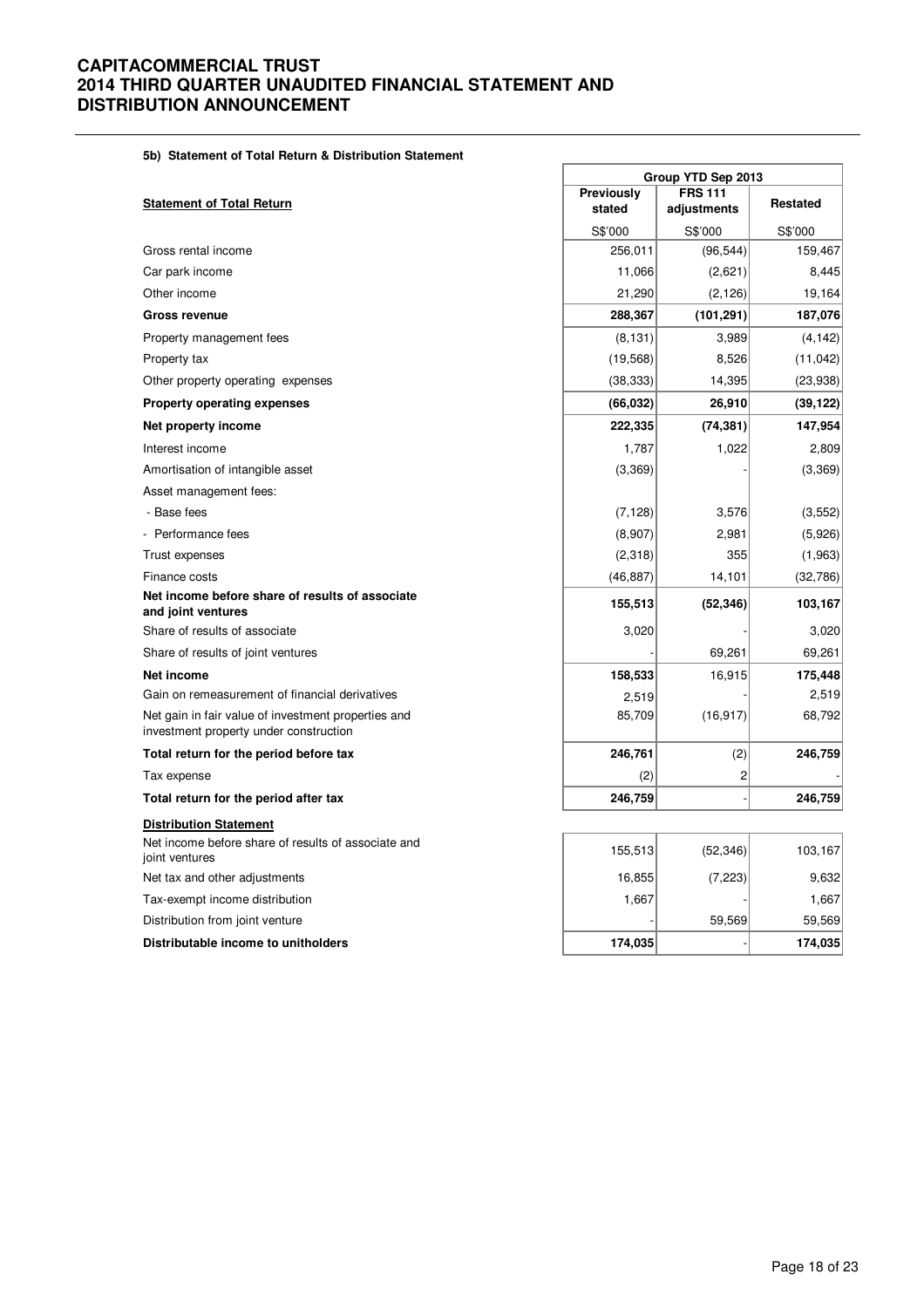## **6 Earnings per unit ("EPU") and distribution per unit ("DPU") for the financial period**

#### **EPU (3Q 2014 vs 3Q 2013)**

|                                                                 |             | Group         |               | Trust         |               |  |
|-----------------------------------------------------------------|-------------|---------------|---------------|---------------|---------------|--|
|                                                                 | <b>Note</b> | 3Q 2014       | 3Q 2013       | 3Q 2014       | 3Q 2013       |  |
| <b>Basic EPU</b>                                                |             |               |               |               |               |  |
| Weighted average number of Units in issue                       |             | 2,936,910,647 | 2,876,022,038 | 2,936,910,647 | 2,876,022,038 |  |
| Based on weighted average number of Units<br>in issue           |             | 1.97c         | 1.84c         | 2.05c         | 1.91c         |  |
| <b>Diluted EPU</b>                                              |             |               |               |               |               |  |
| Weighted average number of Units in issue<br>(diluted)          |             | 3,062,063,342 | 3,137,141,988 | 3,062,063,342 | 3,137,141,988 |  |
| Based on weighted average number of Units<br>in issue (diluted) | 2           | 1.95c         | 1.81c         | 2.03c         | 1.88c         |  |

#### **EPU (YTD September 2014 vs YTD September 2013)**

|                                                                              |                | Group         |               | <b>Trust</b>  |                     |  |
|------------------------------------------------------------------------------|----------------|---------------|---------------|---------------|---------------------|--|
|                                                                              | <b>Note</b>    | YTD Sep 2014  | YTD Sep 2013  | YTD Sep 2014  | <b>YTD Sep 2013</b> |  |
| <b>Basic EPU</b>                                                             |                | 2,903,844,606 | 2,859,647,948 | 2,903,844,606 | 2,859,647,948       |  |
| Weighted average number of Units in issue                                    |                |               |               |               |                     |  |
| Based on weighted average number of Units<br>in issue                        |                | 9.08c         | 8.63c         | 7.84c         | 8.19¢               |  |
| <b>Diluted EPU</b><br>Weighted average number of Units in issue<br>(diluted) |                | 3,118,657,714 | 3,135,129,077 | 3,118,657,714 | 3,135,129,077       |  |
| Based on weighted average number of Units<br>in issue (diluted)              | $\overline{c}$ | 8.76c         | 8.27¢         | 7.60c         | 7.87¢               |  |

#### Notes:

- (1) In computing the basic EPU, total return for the period after tax and the weighted average number of Units outstanding during the period were used.
- (2) In computing the diluted EPU, the total return for the period after tax and the weighted average number of Units outstanding during the period were adjusted for the effects of all dilutive potential Units arising from the assumed conversion of the Convertible Bonds to Units.

### **Distribution per unit ("DPU")**

In computing the DPU, the number of Units as at the end of each period is used for the computation.

|                                              | 3Q 2014           | 3Q 2013           | YTD Sep 2014      | YTD Sep 2013  |
|----------------------------------------------|-------------------|-------------------|-------------------|---------------|
| Number of Units in issue as at end of period | 2,938,710,888     | 2,876,745,671     | 2,938,710,888     | 2,876,745,671 |
| DPU for period                               | 2.10 <sub>c</sub> | 2.04 <sub>c</sub> | 6.32 <sub>¢</sub> | 6.05c         |

Notes:

(1) The estimated DPU for 3Q 2014 and YTD September 2014 were computed on the basis that none of the outstanding Convertible Bonds is converted into Units. Accordingly, the actual quantum of DPU may differ if any of these Convertible Bonds is converted into Units.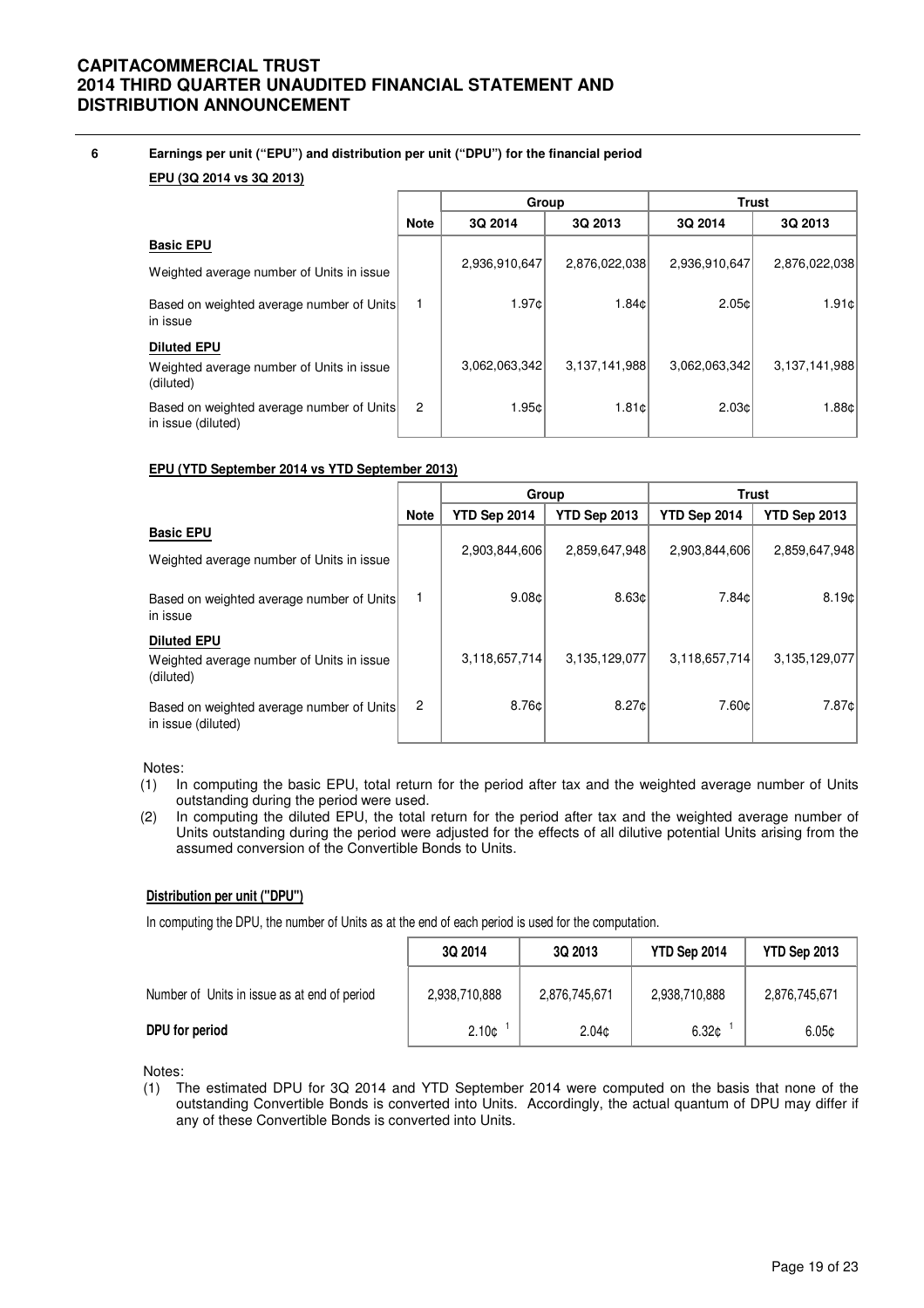**7 Net asset value ("NAV") per Unit based on Units in issue at the end of the period**

|                                                                              |      | Group         |               | <b>Trust</b>  |               |
|------------------------------------------------------------------------------|------|---------------|---------------|---------------|---------------|
|                                                                              | Note | 30 Sep 2014   | 31 Dec 2013   | 30 Sep 2014   | 31 Dec 2013   |
| Number of Units in issue at end of the period                                |      | 2,938,710,888 | 2,878,774,346 | 2,938,710,888 | 2,878,774,346 |
| NAV (S\$'000)                                                                |      | 4,958,165     | 4,912,713     | 4,589,897     | 4,582,357     |
| <b>NAV per Unit</b>                                                          |      | \$1.69        | \$1.71        | \$1.56        | \$1.59        |
| Adjusted NAV per Unit (excluding the distributable<br>income to unitholders) |      | \$1.67        | \$1.67        | \$1.54        | \$1.55        |

Note:

(1) NAV per Unit was computed based on net asset value over the number of Units in issue as at end of the period.

## **8 Review of the performance**

|                                                                       |              | Group             |                       |           |              |                            |           |
|-----------------------------------------------------------------------|--------------|-------------------|-----------------------|-----------|--------------|----------------------------|-----------|
| <b>Statement of Total Return</b>                                      |              | 3Q 2014           | 3Q 2013<br>(Restated) | Change    | YTD Sep 2014 | YTD Sep 2013<br>(Restated) | Change    |
|                                                                       | <b>Note</b>  | S\$'000           | S\$'000               | $\%$      | S\$'000      | S\$'000                    | $\%$      |
| Gross revenue                                                         | a            | 66,420            | 61,266                | 8.4       | 196,247      | 187,076                    | 4.9       |
| Property operating expenses                                           | b            | (14, 517)         | (13, 488)             | 7.6       | (41, 644)    | (39, 122)                  | 6.4       |
| Net property income                                                   |              | 51,903            | 47,778                | 8.6       | 154,603      | 147,954                    | 4.5       |
| Interest income                                                       |              | 935               | 932                   | 0.3       | 2,780        | 2,809                      | (1.0)     |
| Amortisation of intangible asset                                      | C            | (653)             | (1,093)               | (40.3)    | (3,060)      | (3,369)                    | (9.2)     |
| Asset management fees:                                                |              |                   |                       |           |              |                            |           |
| - Base fees                                                           |              | (1,232)           | (1,200)               | 2.7       | (3,638)      | (3,552)                    | 2.4       |
| - Performance fees                                                    |              | (2,309)           | (2,010)               | 14.9      | (6, 575)     | (5,926)                    | 11.0      |
| Trust expenses                                                        | d            | (392)             | (210)                 | 86.7      | (1,659)      | (1,963)                    | (15.5)    |
| Finance costs                                                         | e            | (8, 479)          | (9,723)               | (12.8)    | (27, 629)    | (32,786)                   | (15.7)    |
| Net income before share of results of associate and<br>joint ventures |              | 39,773            | 34,474                | 15.4      | 114,822      | 103,167                    | 11.3      |
| Share of results of associate                                         |              | 1,001             | 1,070                 | (6.4)     | 3,006        | 3,020                      | (0.5)     |
| Share of results of joint ventures                                    | $\mathsf{f}$ | 17,630            | 17,353                | 1.6       | 95,079       | 69.261                     | 37.3      |
| Net income                                                            |              | 58,404            | 52,897                | 10.4      | 212,907      | 175,448                    | 21.4      |
| Gain on disposal of available-for-sale unquoted<br>investment         | g            | 226               |                       | <b>NM</b> | 226          |                            | <b>NM</b> |
| Gain on remeasurement of financial derivatives                        |              |                   |                       |           |              | 2,519                      | <b>NM</b> |
| Premium on repurchase of convertible bonds                            | h            | (780)             |                       | <b>NM</b> | (2,713)      |                            | <b>NM</b> |
| Net gain in fair value of investment properties                       |              |                   |                       | <b>NM</b> | 53,342       | 68,792                     | (22.5)    |
| Total return for the period before tax                                |              | 57,850            | 52,897                | 9.4       | 263,762      | 246,759                    | 6.9       |
| Income tax                                                            |              | (1)               |                       | <b>NM</b> | (2)          |                            | <b>NM</b> |
| Total return for the period after tax                                 |              | 57,849            | 52,897                | 9.4       | 263,760      | 246,759                    | 6.9       |
| <b>Distribution Statement</b>                                         |              |                   |                       |           |              |                            |           |
| Net income before share of results of associate and joint<br>ventures |              | 39,773            | 34,474                | 15.4      | 114,822      | 103,167                    | 11.3      |
| Net tax and other adjustments                                         |              | 1,358             | 2,711                 | (49.9)    | 7,095        | 9,632                      | (26.3)    |
| Tax-exempt income distribution                                        |              |                   | 1,667                 | <b>NM</b> | 2,350        | 1,667                      | 41.0      |
| Distribution from joint venture                                       |              | 20,448            | 19,923                |           | 61,341       | 59,569                     | 3.0       |
| Distributable income to unitholders                                   | j.           | 61,579            | 58,775                | 4.8       | 185,608      | 174,035                    | 6.6       |
| DPU for the period                                                    | İ            | 2.10 <sub>¢</sub> | 2.04 <sub>¢</sub>     | 2.9       | 6.32¢        | 6.05¢                      | 4.5       |
| Annualised                                                            |              | 8.33¢             | 8.09 <sub>c</sub>     | 3.0       | 8.45c        | 8.09 <sub>c</sub>          | 4.4       |
| NM-Not Meaningful                                                     |              |                   |                       |           |              |                            |           |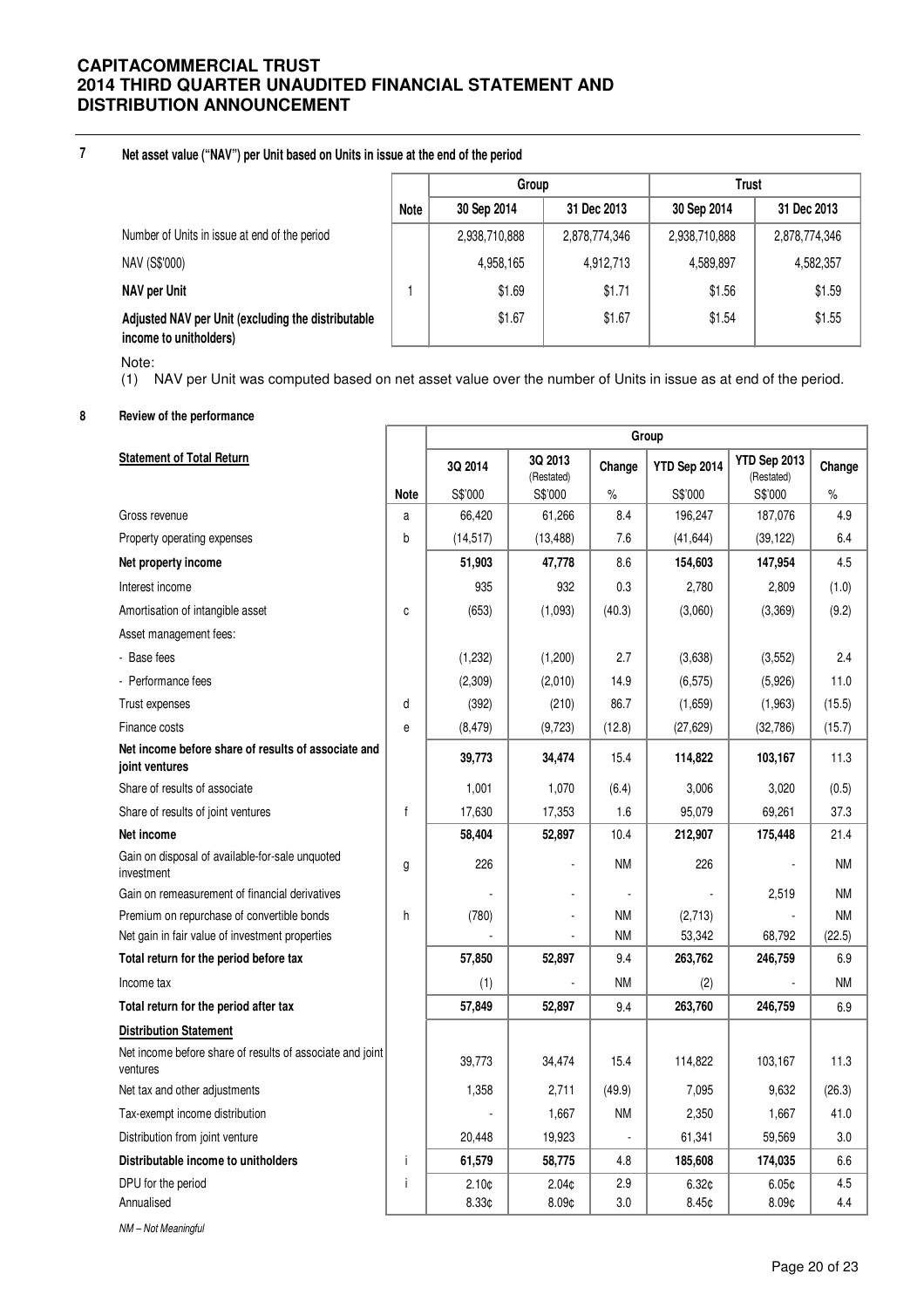#### **Review of CCT Group's performance 3Q 2014 vs 3Q 2013 (Restated)**

- a) Gross revenue of S\$66.4 million in 3Q 2014 was higher than that in 3Q 2013 by S\$5.2 million or 8.4%. The increase was due to higher revenue contribution from all properties due to higher rental rates and/or occupancies except for Wilkie Edge.
- b) Property operating expenses for 3Q 2014 of S\$14.5 million were higher than that of 3Q 2014 by S\$1.0 million or 7.6% due mainly to higher property tax.
- c) Amortisation expense relates to the amortisation of intangible asset (refer to note 4 of  $1(b)(i)$ ). The amount for 3Q 2014 of S\$0.7 million was lower than that of 3Q 2013 due to lower yield stabilization required. Amortization expense does not affect distributable income.
- d) Trust expenses in 3Q 2014 of S\$0.4 million were higher than 3Q 2013 by S\$0.2 million or 86.7% due mainly to higher unitholders expenses incurred.
- e) Finance costs of S\$8.5 million for 3Q 2014 were S\$1.2 million or 12.8% lower compared with 3Q 2013, due mainly to lower interest cost, amortisation and transaction costs.
- f) Share of results of joint ventures relates to 60% share of results of RCS Trust and 40% share of results of MSO Trust. The higher share of results in 3Q 2014 compared with that of 3Q 2013 was due to better financial performance of RCS Trust.
- g) This relates to the gain realised for CCT's 7.4% stake in MCDF which returned the capital and surplus assets in cash to CCT during the period.
- h) This relates to the premium on repurchase of principal amount of S\$37.5 million CB 2015 in 3Q 2014. The premium does not affect distributable income
- i) The distributable income to unitholders in 3Q 2014 of S\$61.6 million was 4.8% higher than 3Q 2013 of S\$58.8 million mainly due to higher net property income and higher distributable income from RCS Trust. The estimated DPU in 3Q 2014 of 2.10 cents was 2.9% higher than 3Q 2013 of 2.04 cents.

#### **Review of CCT Group's performance YTD September 2014 vs YTD September 2013 (Restated)**

- a) Gross revenue of S\$196.2 million for YTD September 2014 was higher than that of YTD September 2013 by S\$9.2 million or 4.9%. The increase was due to higher revenue contribution from all properties except for One George Street.
- b) Property operating expenses of S\$41.6 million was higher than that of YTD September 2013 by S\$2.5 million or 6.4% due mainly to higher property tax, offset by lower other property operating expenses.
- c) Amortisation expense of S\$3.1 million relates to the amortisation of intangible asset in YTD September 2014 (refer to note 4 of 1(b)(i)). The amount for YTD September 2014 was lower than that of YTD September 2013 by S\$0.3 million or 9.2% due to lower yield stabilization required. The amortization expense does not affect distributable income.
- d) Trust expenses for YTD September 2014 of S\$1.7 million were lower than YTD September 2013 by S\$0.3 million or 15.5% due mainly to lower unitholders expenses and lower professional fees incurred.
- e) Finance costs of S\$27.6 million for YTD September 2014 were S\$5.2 million or 15.7% lower compared with YTD September 2013, mainly due to lower interest cost, amortisation and transaction costs.
- f) Share of results of joint ventures relates to 60% share of results of RCS Trust and 40% share of results of MSO Trust. The higher share of results for YTD September 2014 compared with the same period last year was due to better financial performance by RCS Trust as well higher fair value gain recognised in 1H 2014 due to the increase in property value of Raffles City Singapore and land value of CapitaGreen.
- g) This relates to the gain realised for CCT's 7.4% stake in MCDF which returned the capital and surplus assets in cash to CCT during the period.
- h) This relates to the premium on repurchase of principal amount of S\$120.8 million CB 2015 in YTD Sep 2014. The premium does not affect distributable income.
- i) Distributable income to unitholders for YTD September 2014 of S\$185.6 million was 6.6% higher than the same period last year mainly due to higher net property income, lower interest expenses and higher distributable income from RCS Trust.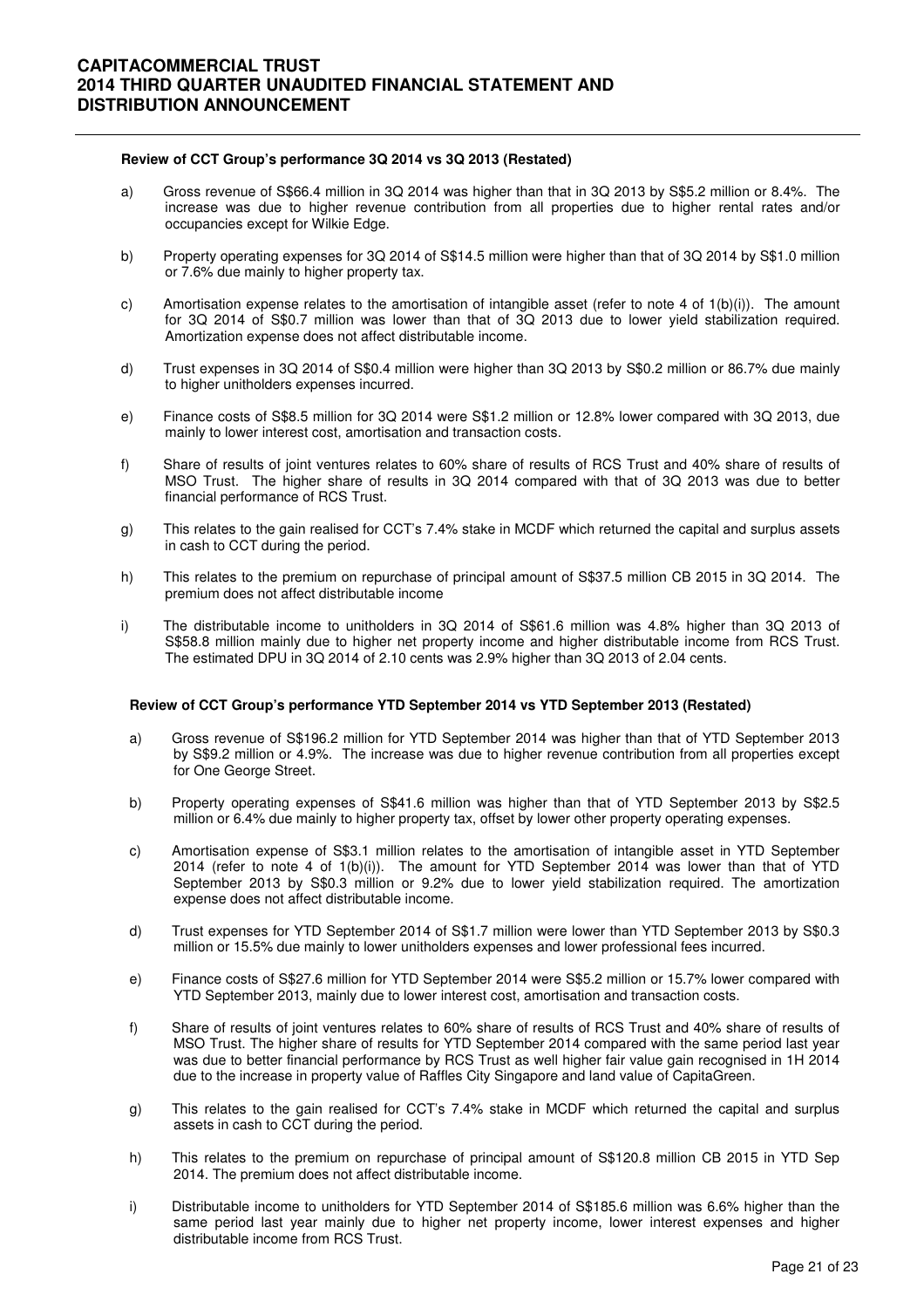### **9 Variance from Previous Forecast / Prospect Statement**

CCT has not disclosed any forecast to the market.

#### **10 Commentary on the competitive conditions of the industry in which the group operates and any known factors or events that may affect the group in the next reporting period and the next 12 months**

Based on advance estimate by Ministry of Trade and Industry, Singapore economy grew by 2.4% year-on-year in 3Q 2014.

CBRE reported an increase in occupancy rate to 96.6% in the CBD Core, resulting in a rise in the average monthly Grade A office rent by 3.3% from S\$10.60 per square foot at end-June 2014 to S\$10.95 per square foot at end-September 2014. The average monthly Grade A office market rent has increased by 12.3% since end-December 2013.

CCT has delivered a strong set of results for year-to-date September 2014 as the expired leases achieved positive rent reversions. CCT's portfolio occupancy rate of 99.4% is above the market occupancy rate of 96.6% in 3Q 2014. This quarter saw steady leasing activity with new leases and renewals of approximately 131,000 square feet, of which 17% are new leases. The overall signing rents for CCT's Grade A office leases in 3Q 2014 are higher than expiring rents. As a result, the monthly average office rent of CCT's portfolio increased by 4.9% over the past twelve months from S\$8.03 to S\$8.42 per square foot.

Leasing demand for CCT's buildings in 3Q 2014 was supported by tenants from Business Consultancy, IT, Media and Telecommunications, Food and Beverage, Banking, Insurance and Financial Services, as well as Retail Products and Services. CapitaGreen, the Grade A office building under construction, achieved 40% commitment and is on track to reach the target 50% by end 2014.

CCT's balance sheet is robust with a low gearing of 30.2% and with improved interest coverage ratio. The average cost of debt continues to be low at 2.3% per annum. 80% of CCT's total borrowings are on fixed interest rates which minimizes the impact of any market interest rate increases.

For year to date September 2014, CCT repurchased an aggregate principal amount of S\$120.75 million of CB 2015, and S\$64.25 million aggregate principal amount of CB 2015 was converted to CCT units by investors. Accordingly, the outstanding balance of CB 2015 was reduced to S\$5.25 million from S\$190.25 million outstanding at beginning of the year.

In 3Q 2014, the Manager retained S\$1.7 million of tax-exempt income received from QCT, adding to the previous retained balance of S\$10.3 million. The Manager will evaluate the choice of using the retained tax-exempt income for general corporate and working capital purposes or for distribution to unitholders.

The Manager will continue to pursue proactive capital management to deliver stable distribution to unitholders.

#### **Outlook**

The tight supply in the Core CBD market is expected to continue through to the first half of 2016 which, together with healthy demand, would support rental growth. Office leases constituting 18% of CCT's portfolio gross rental income will be due for renewal in 2015, which represent potential rental upside in positive market conditions.

#### **11 Distributions**

- **11(a) Current financial period**  Any distributions declared for the current financial period? No.
- **11(b) Corresponding period of the preceding financial period**  Any distributions declared for the corresponding period of the immediate preceding financial periods ? **No.**
- **12 If no distribution has been declared/recommended, a statement to that effect** No distribution has been declared for the third quarter of 2014.
- **13 General mandate relating to interested party transactions** CCT has not obtained a general mandate from unitholders for Interested Person Transactions.